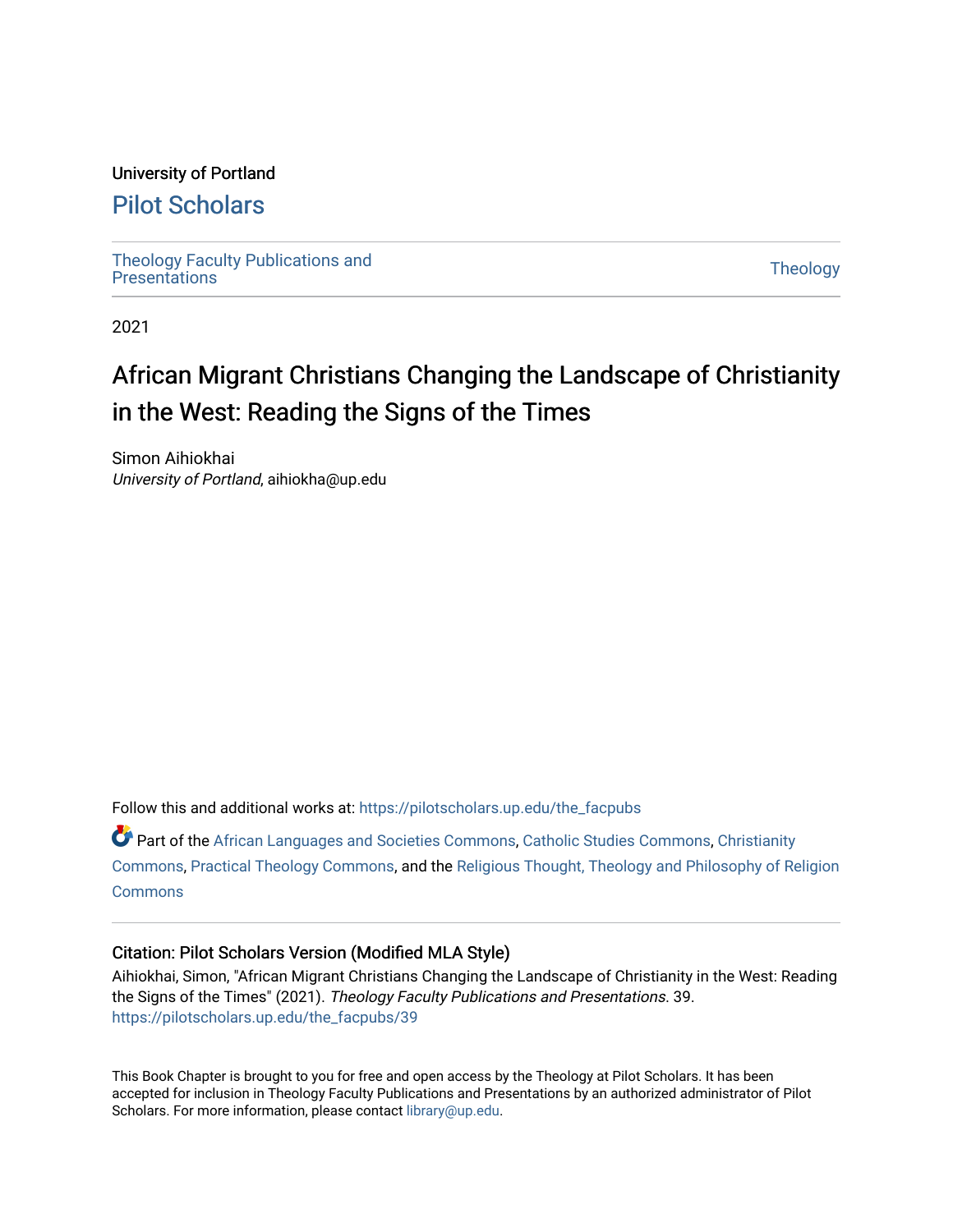#### **PREPRINT COPY**

**CITATION:** Aihiokhai S.M.A. (2021) African Migrant Christians Changing the Landscape of Christianity in the West: Reading the Signs of the Times. In: Dias D.J., Skira J.Z., Attridge M.S., Mannion G. (eds) The Church, Migration, and Global (In)Difference. Pathways for Ecumenical and Interreligious Dialogue. Pp. 265 – 287. Palgrave Macmillan, Cham.

https://doi.org/10.1007/978-3-030-54226-9\_16

## **African Migrant Christians Changing the Landscape of Christianity in the West: Reading the Signs of the Times**

by SimonMary Asese Aihiokhai, Ph.D.

Contributor: SimonMary Asese Aihiokhai, Ph.D. Assistant Professor of Systematic Theology, University of Portland, Portland, Oregon, United States.

Abstract: Gone are the days when one could clearly define the contours of western Christianity. Such a description must necessarily account for the influences of African expressions of Christianity and African religiosity in general. From the role of religious leaders to the very expressions of Christin rituals in the western world, Africa continues to play a prominent role. This is particularly true for the North American continent, where several hundreds of ordained ministers originally from the African continent are ministering.

Since Africa is not a monolithic continent, a legitimate question arises: What do we mean by the adjective, 'African' in the contexts of speaking of both an African identity and African Christianity? This work offers a response to the question by first exploring the colonial consciousness of the word. It proceeds further to show innovative ways contemporary Africans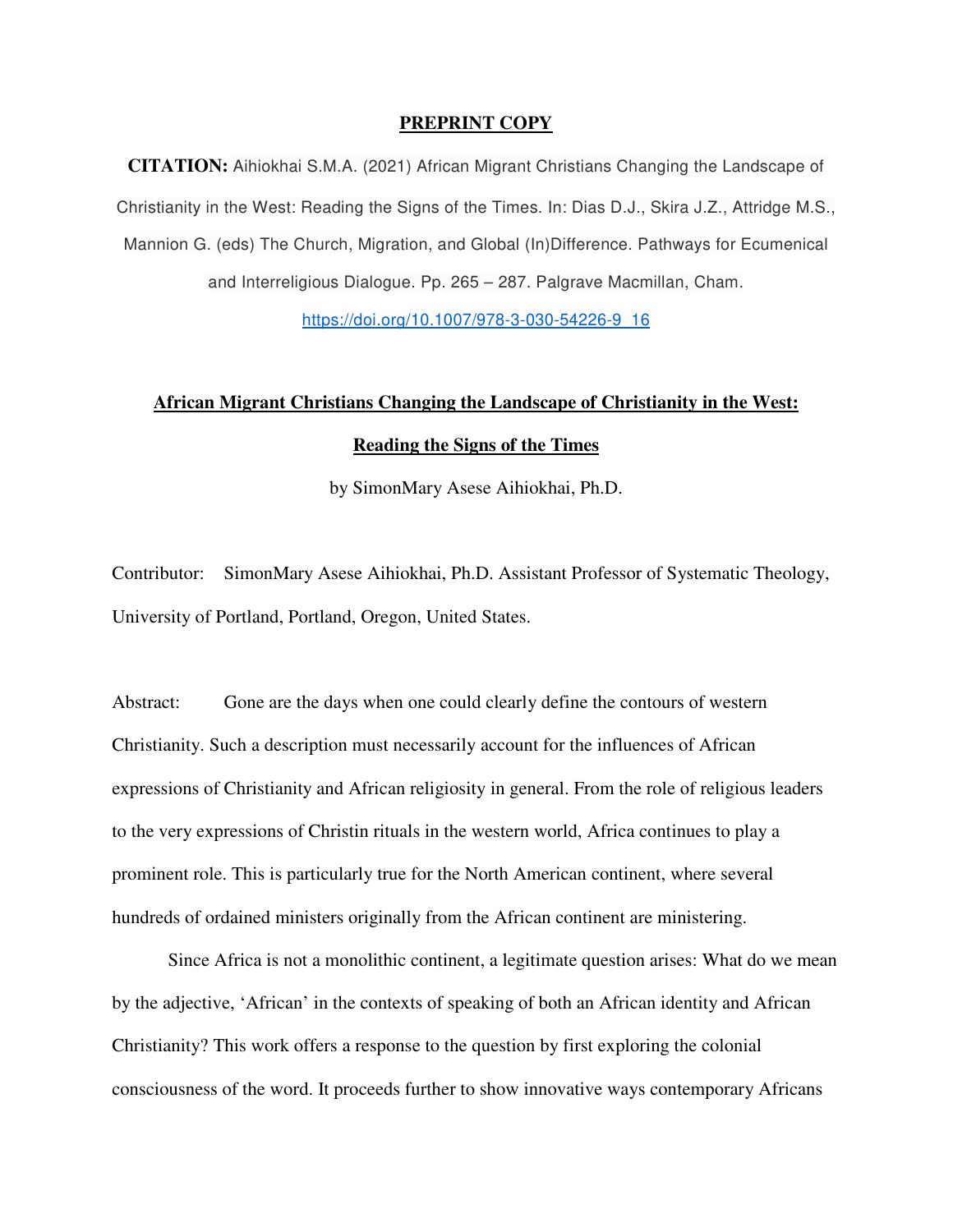reinterpret the word as a pathway for new imaginations of community and self – imaginations that are intentionally inclusive. Furthermore, this work sheds light on the successes and challenges facing African Christians as they navigate western socio-cultural identities both as diaspora African communities and as individuals., especially in the American context.

Keywords: African Catholicism, African Christianity, African Conference of Catholic Clergy and Religious in the United States, African Priests, African Theology, Colonialism, Evangelization, Migrants, United States Conference of Catholic Bishops, Western Christianity

#### 1. Introduction

On January 11, 2018, it was reported by many media outlets in the United States of America and around the world that President Donald Trump had referred to the home countries of African immigrants in the United States of America as "shithole countries."[1](#page-2-0) There were outright condemnations of his comments by prominent members of the international community.[2](#page-2-1) Many Americans were appalled at the comments. Social media was abuzz with comments in favor and against Mr. Trump's comments. Being an immigrant myself from Nigeria, one of Mr. Trump's 'shithole countries,' I was forced to reflect on how Americans view Africans and their countries. In my reflection, I noted that Mr. Trump has made public what most Americans consider kitchen talk as it pertains to American perceptions of Africa. My response to

<span id="page-2-1"></span> $<sup>2</sup>$  Ibid.</sup>

<span id="page-2-0"></span><sup>&</sup>lt;sup>1</sup> Ali Vitali, Kasie Hunt, and Frank Thorp, "Trump referred to Haiti and African nations as 'shithole' countries," NBC News, January 11, 2018, https://www.nbcnews.com/politics/whitehouse/trump-referred-haiti-african-countries-shithole-nations-n836946.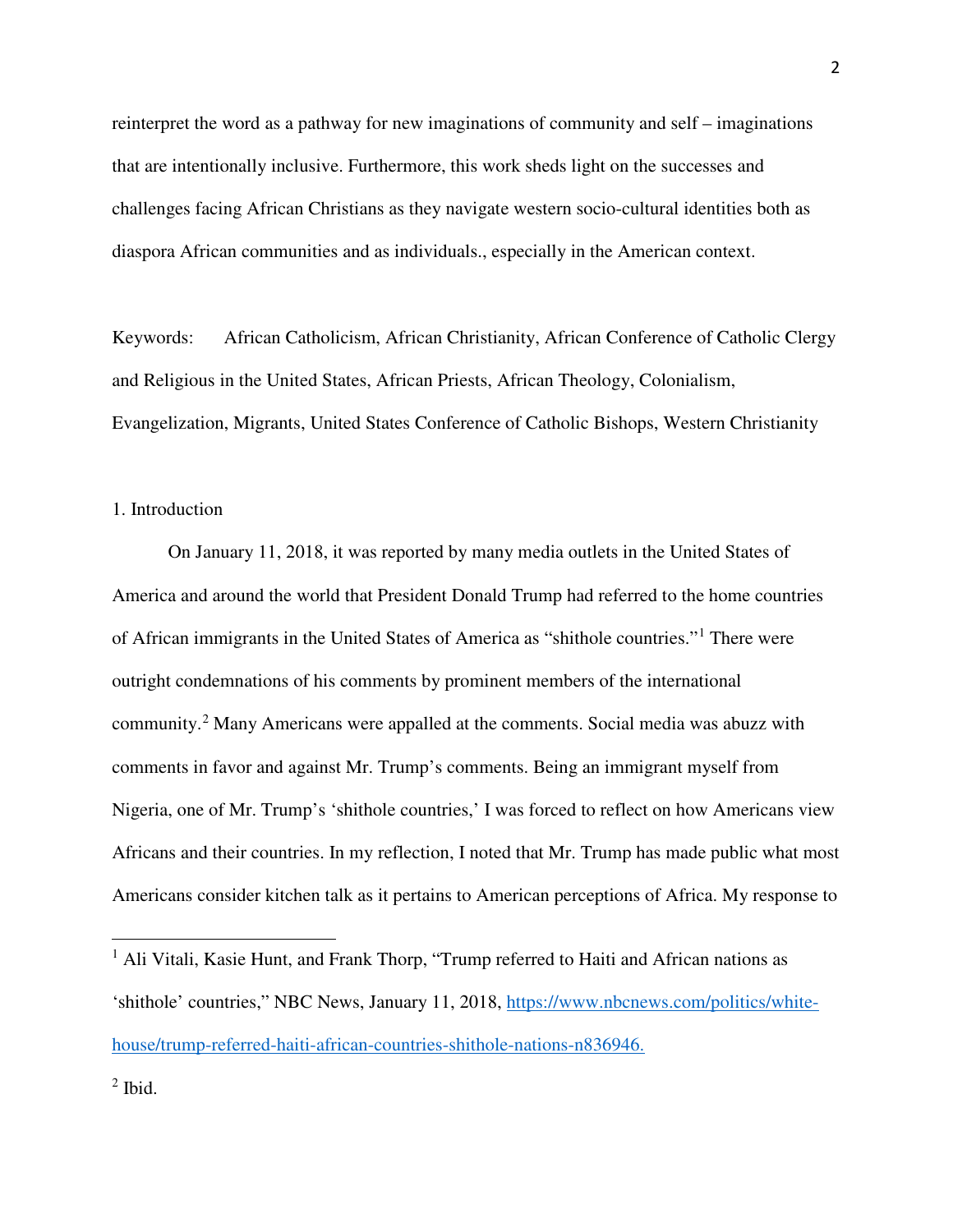Mr. Trump's comments was not limited to a critique of western perceptions of Africans and their home countries. I also had to ask my fellow Africans some hard questions that needed honest answers.

In this work, I do not intend to continue the diatribe against Mr. Trump based on his proven xenophobia towards African immigrants. Rather, I want to focus on the contributions African migrant Catholics are making to reshape Catholic-Christianity in the United States of America by intentionally highlighting their existential realities as persons navigating two-world-identities and the place of hospitality in the host communities in the western world. To achieve these, I will explore deeper notions of identity as they pertain to African immigrant communities in the United States of America. I will conclude by shedding light on their roles as missionaries in a pluralistic world.

#### 2. Understanding African Identities

The challenge of the twenty-first century is linked to notions of identity and identity construction. The unintended consequences of advancement in science and the establishment of global institutions taxed with enforcing international laws, treaties, and cultural and social interactions are tied to an urgency to answer the primal question for humans today, who or what are we in relation to the other? In the past, such a question would have been easily answered by pointing to one's affiliation to tribe, ethnicity, and/or religion. Sometimes, such answers were articulated with a sense that the center of one's hermeneutic location was one's cultural context. Alterity, as a relevant player in the process, was either denied or barely recognized. All that is changing. One can argue that the wars of today are shaped by the tensions that are related to identity construction. When one looks critically at the emerging militant religious or secular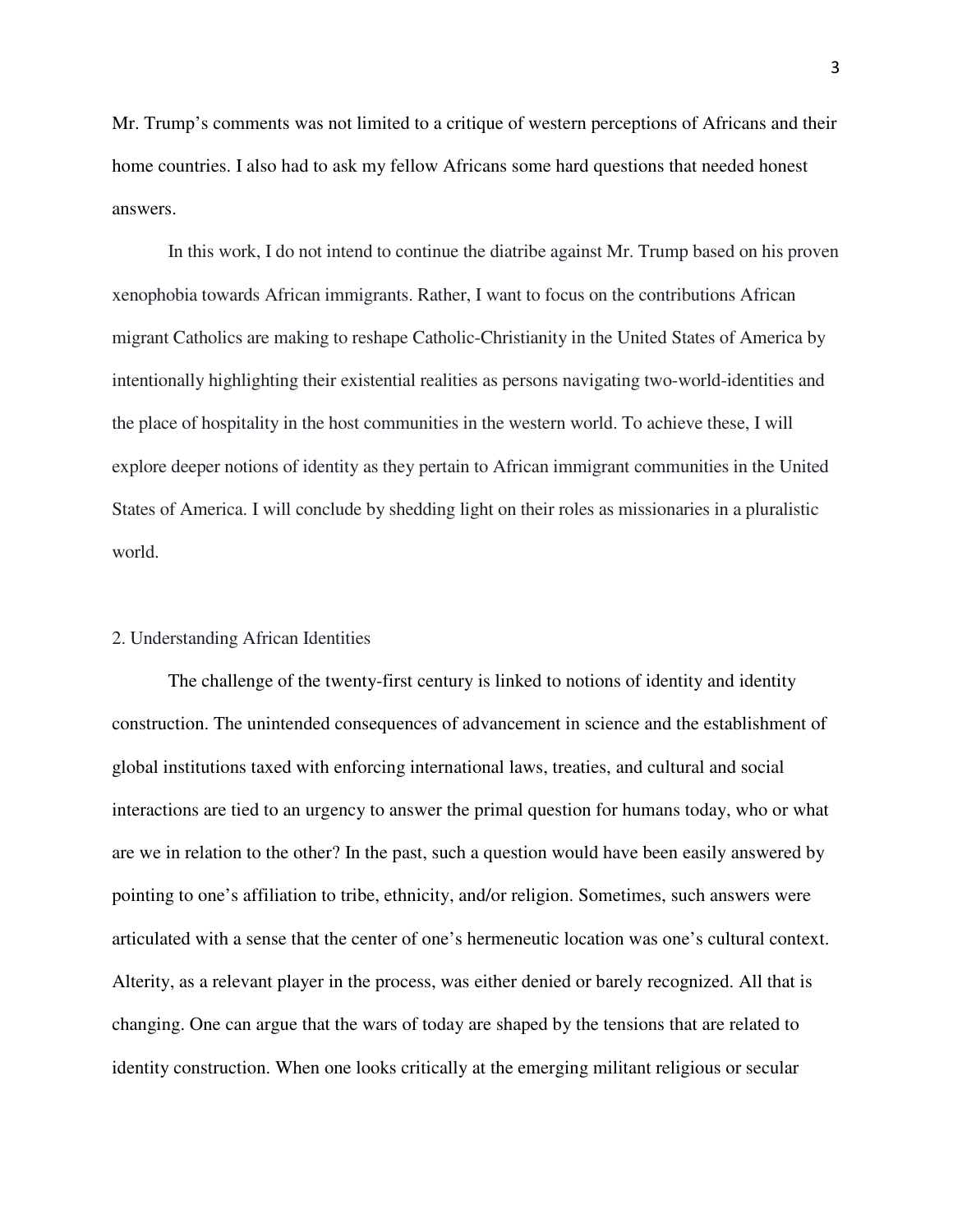groups in Africa, the Middle East, Europe, and North America, issues of identity play prominent roles, among others. For example, Boko Haram in northern Nigeria is, by its name, a militant and religious resistance movement to what it sees as secularized and pluralistic western influences on the national life of the country.<sup>[3](#page-4-0)</sup> For the members of this Islamic fundamentalist group, Nigeria should be an Islamic state and governed according to their own strict interpretations of Sharia Law.

Identity construction in contemporary African societies is deeply rooted in tribal consciousness.[4](#page-4-1) While shedding light on how the notion of tribal identity was a colonizing tool used by the British and other colonizing western powers in Africa, John Reader has the following to say about Nigeria;

 In Nigeria, although broad cultural identities – pan-Igbo, pan-Hausa, and pan-Yoruba – had emerged before the missionaries and the British administration arrived to make their mark on the social landscape, they did not correspond to the colonial notion of static tribal identities. They were a reality, but they waxed and waned under changing conditions; they were units of inclusivity as often as of exclusivity, which embodied the notion of linguistic and cultural affinity rather than a rigid idea of shared descent… the perception of unity as the inevitable outcome of common origin – was rare in Africa (though not completely unknown) before it was applied by the colonial authorities. Thus, ethnicity (meaning tribalism) was not a cultural characteristic that was deeply rooted in the African

 $\overline{a}$ 

<span id="page-4-0"></span><sup>&</sup>lt;sup>3</sup> "Who are Nigeria's Boko Haram Islamist group?" BBC News, November 24, 2016, http://www.bbc.com/news/world-africa-13809501.

<span id="page-4-1"></span><sup>4</sup> John Reader, *Africa. A Biography of the Continent* (New York: Vintage Books, 1997), 614.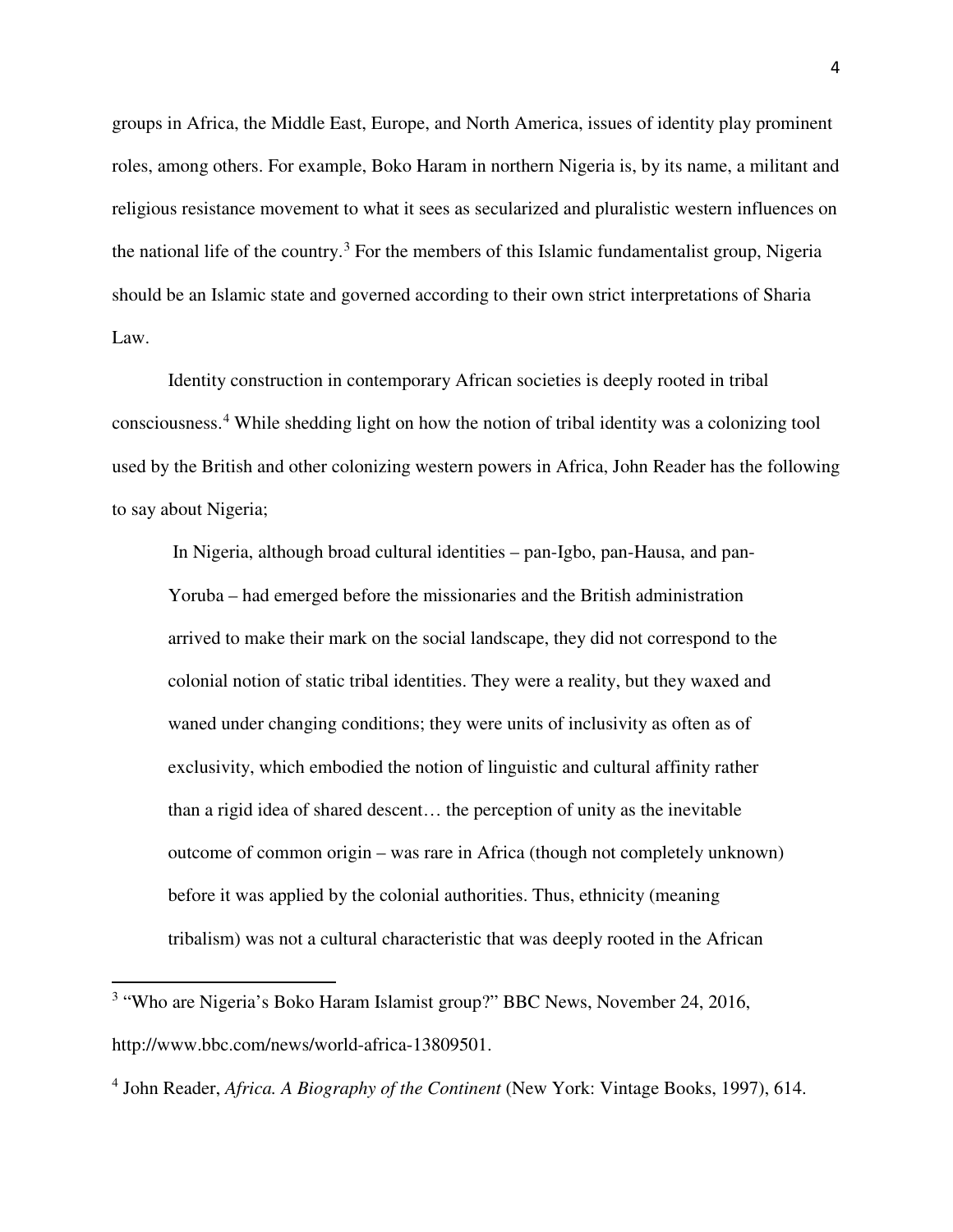past; it was a consciously crafted ideological tradition that was introduced during the colonial present. $5$ 

Today, many Africans imbibe tribal affiliations not in the fluid sense of the word as it was in precolonial Africa but in the rigid form intended by the colonizing western powers. One is thus compelled to ask the following questions: What is Nigeria? What is Kenya? What is South Sudan? As I write these lines, Kenya is still trying to figure out a conciliatory government. South Sudan is involved in a civil war over issues dealing with control over mineral resources, tribal identity and political power. Nigeria is currently immersed in a hot debate over trying to understand itself as a pluralistic nation. Many are agitating for the breakup of the republic and a return to the pre-independent constitution that stressed regional rule and decentralization of political power. As a scholar trained to never stop asking the difficult questions, may I go further by asking the following, what is African identity when national identities are still being disputed by many in Africa? Does African refer to the continent or to something experiential?

Franz Fanon, reflecting on the colonial experience and its effects on the colonized people of Africa, speaks of a collective response by them to the negative, collective, and descriptive vision of the colonizers. "Colonialism, little troubled by nuances, has always claimed that the "nigger" was a savage, not an Angolan or a Nigerian, but a "nigger."<sup>[6](#page-5-1)</sup> It is to this broad negation of African continental identities that "The colonized intellectual, steeped in Western culture and set on proving the existence of his own culture, never does so in the name of Angola or

 $\overline{a}$ 

<span id="page-5-0"></span> $<sup>5</sup>$  Ibid, 615 – 616.</sup>

<span id="page-5-1"></span><sup>6</sup> Franz Fanon, *The Wretched of the Earth*, trans. Richard Philcox (New York: Grove Press, 2004), 150.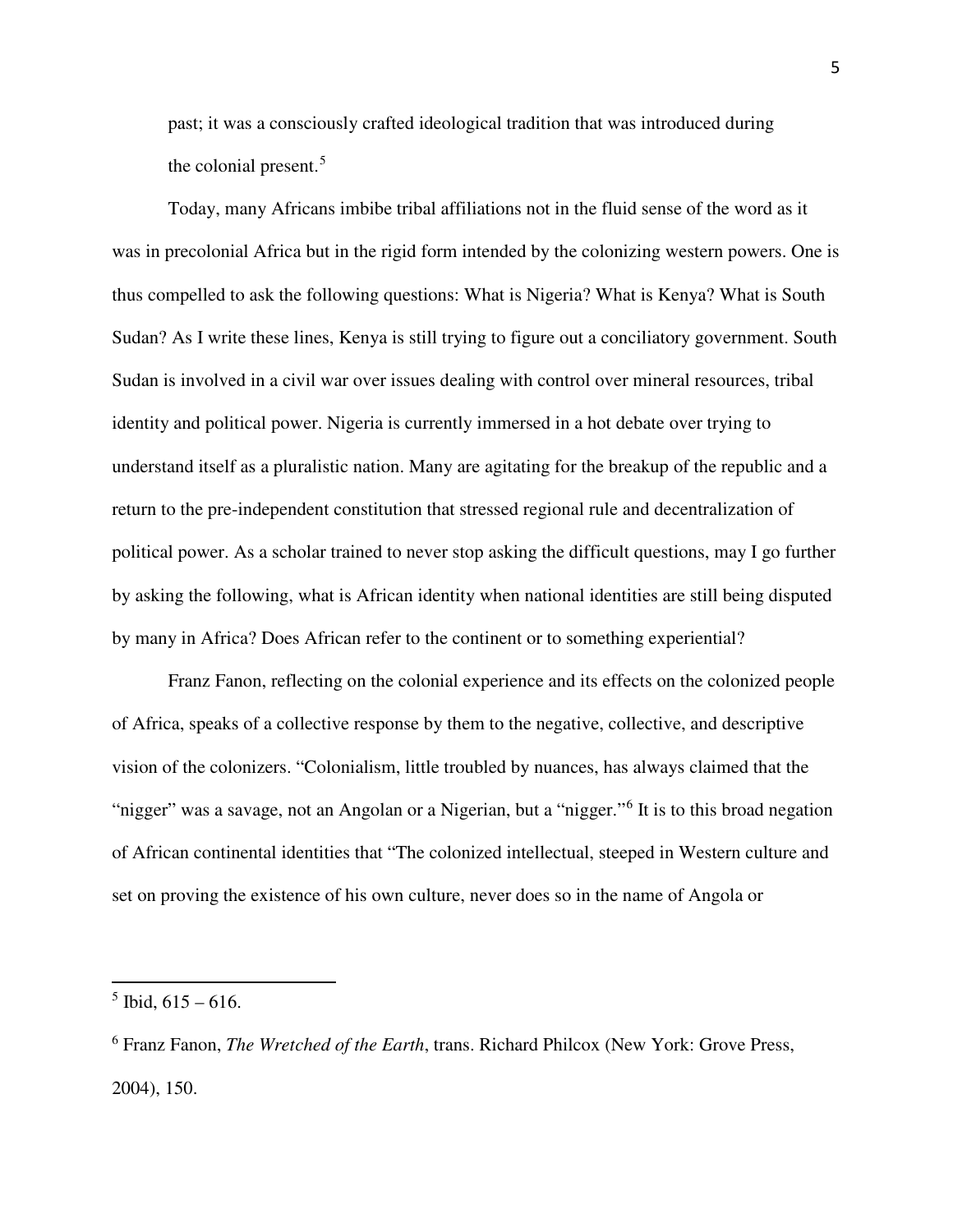Dahomey. The culture proclaimed is African culture."<sup>[7](#page-6-0)</sup> This defense of an African culture and identity is reflected in the first generation of African literary giants like Chinua Achebe and Wole Soyinka of Nigeria, Ngugi Wa Thiong'o of Kenya, Leopold Senghor of Senegal, Kenneth Kaunda of Zambia, Jomo Kenyatta of Kenya, and many others. Most of Africa is free today from visible colonial rule. However, neo-colonialism continues to prevail in all of Africa, a reality that has the cooperation of some of Africa's political and economic leaders whose interests are primarily motivated by greed and a lack of conscious embrace of continental or national identity. One then might be tempted to ask the following question, is there room for an African identity in the current dispensation? Fanon argues that "When the black man, who has never felt as much a "Negro" as he has under white domination, decides to prove his culture and act as a cultivated person, he realizes that history imposes on him a terrain already mapped out, that history sets him along a very precise path and that he is expected to demonstrate the existence of a "Negro" culture."<sup>[8](#page-6-1)</sup> While Fanon presents a bleak picture shaped by a keen observation of the colonial agenda, there is another response to the question I have posed here. The response seems to be spearheaded by a new generation of African women scholars. African women within the continent and in the diaspora carry on the legacy of defining what it means to be African. Interestingly, while the first generation of African literary scholars focused on a generic African identity and culture without a bias for a tribal or national identity, the current generation of African scholars locate their works primarily within their national contexts. For them, an African identity is a given. What ought to be explored further is how an African identity is lived out within the cultural, tribal, or national context of the geopolitical realities of nation-states in post-

֦

<span id="page-6-1"></span>8 Ibid.

<span id="page-6-0"></span><sup>7</sup> Ibid.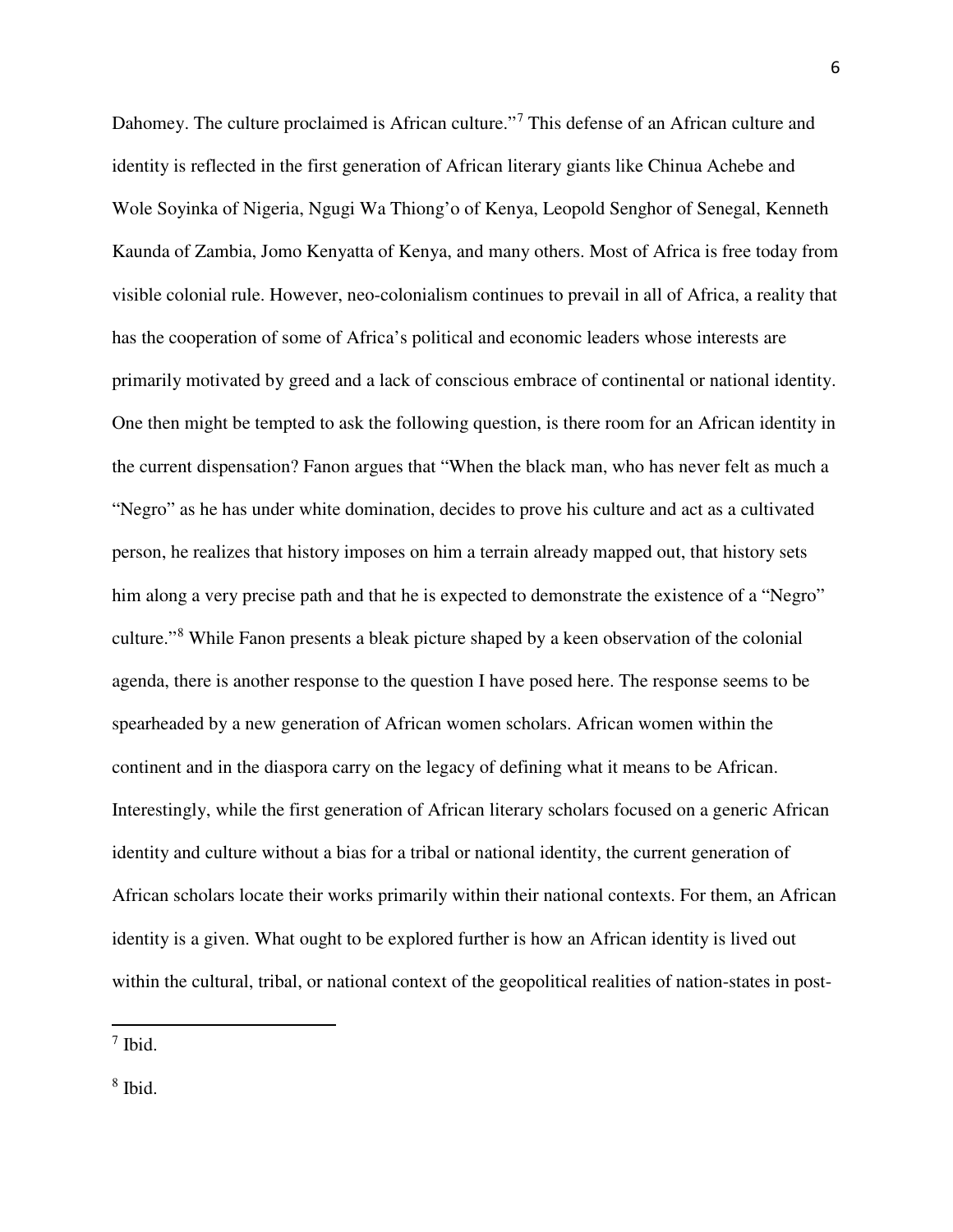colonial Africa. I am conscious of persons like Chimamanda Ngozi Adichie of Nigeria who deliberately explores issues related to identity in the context of cultural pluralism. Her focus is Nigeria. In one of her novels, *Purple Hibiscus*, Adichie, as it were, sees it as her rightful place to continue the story of Africa that was started by the first generation of African scholars who might be said to have embraced a utopic African identity in their unified struggle against colonial rule and its effects on the continental psyche. In this novel, Adichie explores the theme of the African face of Christianity through the fictional character, Father Amadi. This young Nigerian priest embraces the vibrancy of life that characterizes what might be described as an African sense of social life as opposed to the European missionary priests in Nigeria who were detached and somewhat melancholic.<sup>[9](#page-7-0)</sup> Adichie also reflects on the crises faced by the emerging nationalistic consciousness of the newly independent Nigeria. Her work can comfortably be juxtaposed with Achebe's *Things Fall Apart.* In Achebe's work, the indigenous worldview of African people prior to colonial rule has been shattered by the colonizing agenda of the British presence and the introduction of Christianity.<sup>[10](#page-7-1)</sup> An emerging African female literary scholar, NoViolet Bulawayo from Zimbabwe reflects on the dictatorial and somewhat failed leadership of former President Robert Mugabe of Zimbabwe in her novel, *We Need New Names*. [11](#page-7-2) Bulawayo's work is best described by Margaret Busby's words, "Bulawayo immerses us in the world of 10 year-old Darling and her friends Sbho and Bastard and Chipo and Godknows and Stina – a child's -eye view of a world where there is talk of elections and democracy but where chaos and

<span id="page-7-0"></span><sup>9</sup> See Chimamanda Ngozi Adichie, *Purple Hibiscus* (Chapel Hill, North Carolina: Algonquin Books, 2003).

<span id="page-7-1"></span><sup>10</sup> See Chinua Achebe, *Things Fall Apart* (London: William Heinemann Ltd., 1958).

<span id="page-7-2"></span><sup>&</sup>lt;sup>11</sup> NoViolet Bulawayo, *We Need New Names* (New York: Little, Brown and Company, 2013).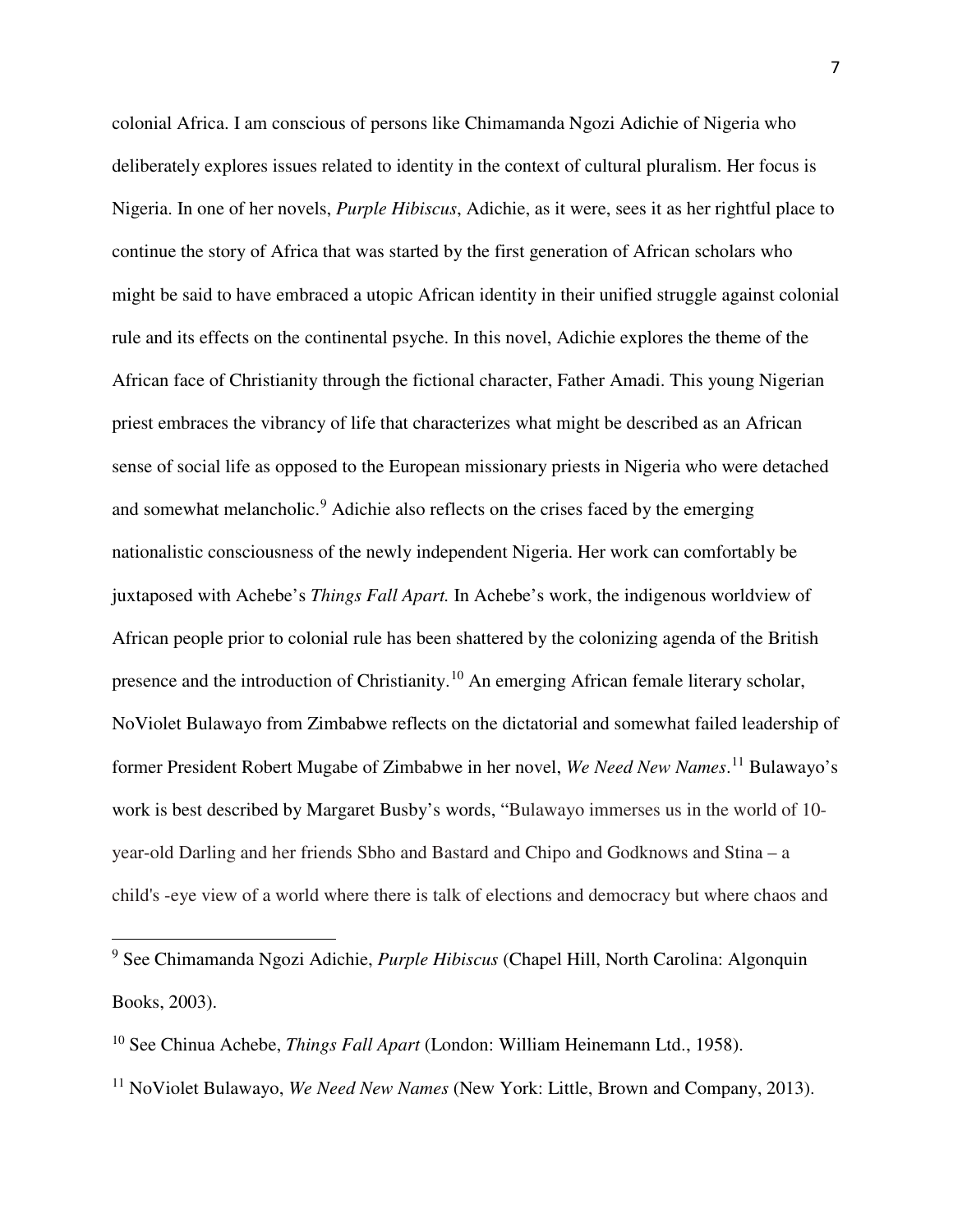degradation become everyday reality, where death and sickness and the threat of violence lurk." [12](#page-8-0)

Petina Gappah, a Zambian born writer, who identifies as a Zimbabwean, has chosen to reflect in her collection of short stories titled, *An Elegy for Easterly*, on the resilience of fellow Zimbabweans who have chosen to remain behind and find ways of identifying with a country in chaos. Gappah wants to show not only how current political, cultural, economic, and social conditions play out in independent Zimbabwe, but also an aspect of what it means to be an African within the geopolitical space called Zimbabwe.[13](#page-8-1)

On the theological front, Jean-Marc Éla, a notable theologian and sociologist from Cameroon, argues that an African identity is a paradoxical identity. It is not only shaped by a nostalgia for the past, but as well as by the disruption introduced by a colonial Christianity that is unable to redeem the African dream and hope for a better life. For Éla, African Christianity is simply colonial Christianity dressed in African attire.<sup>[14](#page-8-2)</sup> It speaks the colonial language and uses colonial structures to enforce its vision for Africa. In another work of his, Éla offers a corrective vision to this colonizing Christianity that Africa has inherited. He calls for an African Christianity that must be shaped by the content of African cultures, philosophies, spiritualities,

 $\overline{a}$ 

<span id="page-8-0"></span><sup>&</sup>lt;sup>12</sup> Margaret Busby, "We Need New Names by Noviolet Bulawayo," Independent, June 7, 2013, https://www.independent.co.uk/arts-entertainment/books/reviews/we-need-new-names-bynoviolet-bulawayo-8647510.html.

<span id="page-8-1"></span><sup>13</sup> Petina Gappah, *An Elegy for Easterly* (New York: Farrar, Straus and Giroux, 2009).

<span id="page-8-2"></span><sup>14</sup> Jean-Marc Éla, *African Cry*, trans. Robert J. Barr (Eugene, Oregon: Wipf and Stock Publishers, 2005).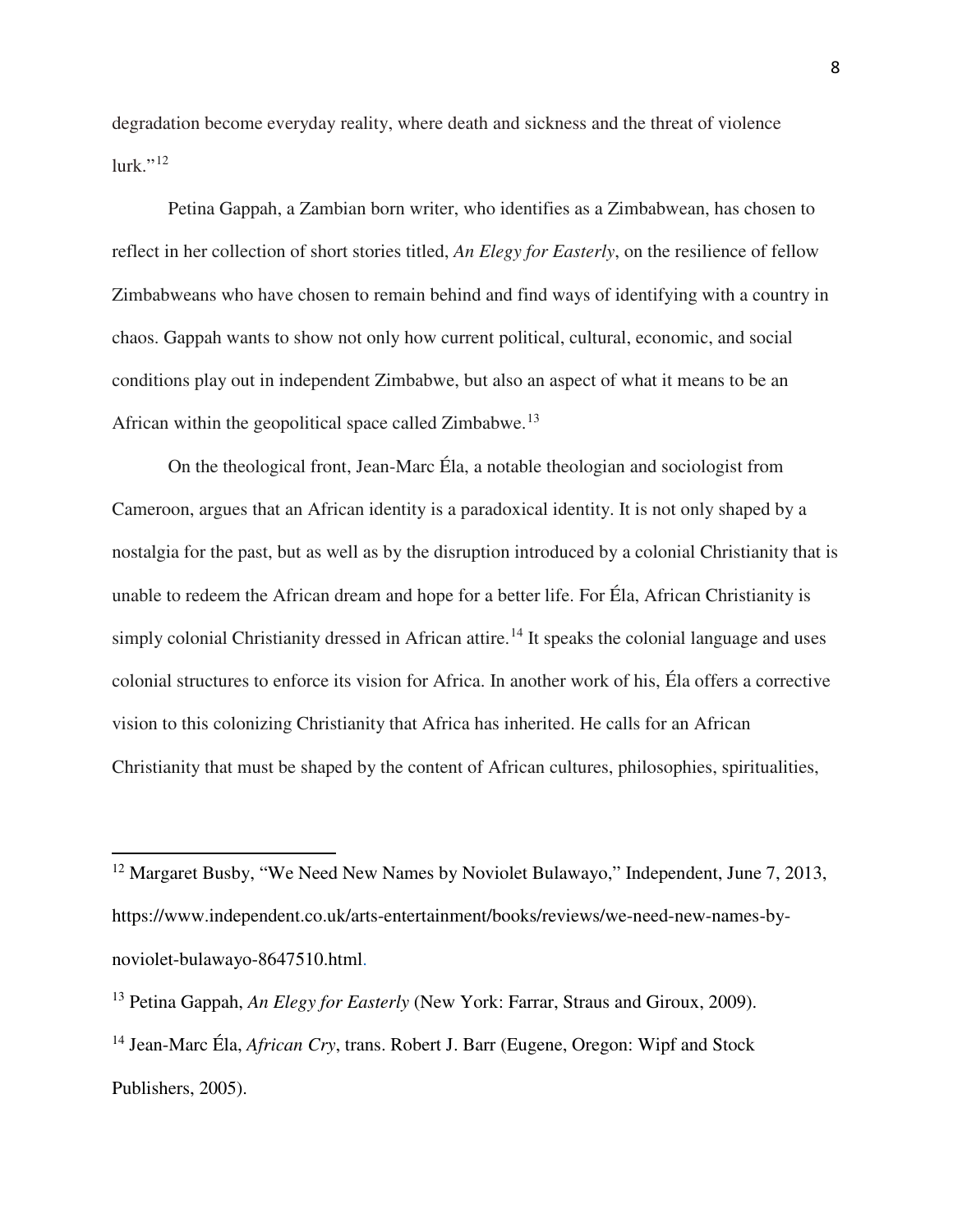theologies, and politics. Such a Christianity must have within its veins all that is authentically African without exception.<sup>[15](#page-9-0)</sup>

Bénézet Bujo speaks of an African identity that is at its core relational and communal. Critiquing the Cartesian view of insular self-identity that has prevailed in the western world for centuries and traceable back to the philosophical propositional claim "I think therefore I am," Bujo argues that "In the African conception, there is no separation between "being" and "doing"; consequently, one may say that the human person is what he does."[16](#page-9-1) Bujo goes further by stressing the communal in shaping African identity by showing how identity points to the concept of belonging. One does not exist alone. Rather, one always belongs to a community. The community defines itself by its link to the ancestors.<sup>[17](#page-9-2)</sup>

Mercy Amba Oduyoye seeks to reflect on what an African identity means for African women. In her work, *Daughters of Anowa: African Women and Patriarchy*, she seeks to deconstruct traits of oppression in African cultures and religions, specifically, Christianity. She engages head on the narratives of subjugation that African women have been taught for centuries to embrace as their calling and identity in societies, where, prior to the advent of Islam, Christianity, and colonial rule, women's roles in the political, economic, religious, and cultural spheres were highly regarded. In post-colonial Africa, African women have become the social

 $\overline{a}$ 

<span id="page-9-2"></span><span id="page-9-1"></span><sup>16</sup> Bénézet Bujo, *Foundations of An African Ethic. Beyond the Universal Claims of Western Morality*, trans. Brian McNeil (New York: The Crossroad Publishing Company, 2001), 124. <sup>17</sup> Bénézet Bujo, *The Ethical Dimension of Community: The African Model and The Dialogue between North and South* (Nairobi, Kenya: Paulines Publications Africa, 1997), 15 – 16.

<span id="page-9-0"></span><sup>15</sup> See Jean-Marc Éla, *My Faith as An African*, trans. John Pairman Brown and Susan Perry (Eugene, Oregon: Wipf and Stock Publishers, 2009).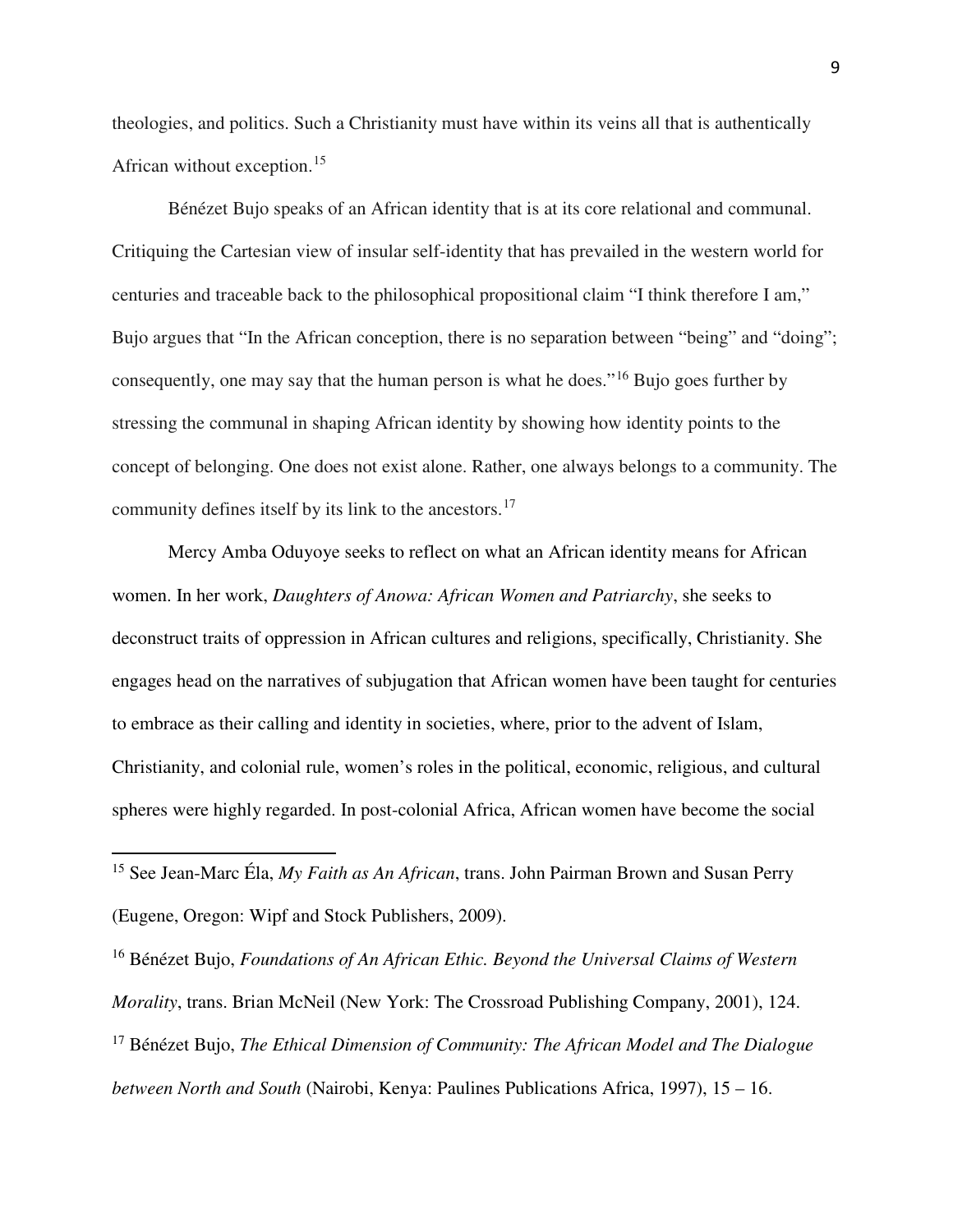donkeys whose only purpose is to be the beast of burden for the beneficiaries of patriarchy – African men. Oduyoye's work forces Africans to pause and ask themselves, what type of African identity does the nostalgic longing of Africa's pre-colonial, colonial, and post-colonial past seek to create? Does it include women? And if it does, is it oppressive or liberating?[18](#page-10-0)

Laurenti Magesa makes a bold claim in relation to the question, what is African in African religious consciousness? In his work, *What is not Sacred: African Spirituality*, Magesa defends the claim that there is something in all of Africa, particularly within Sub-Saharan Africa, that is central to all the peoples and cultures, this he refers to as African spirituality, a spirituality that points back to interconnectedness.[19](#page-10-1) Following the trend of thought of Magesa and Bujo, I have argued in another work of mine that a cultural, religious, economic, political, and religious bias for the flourishing of all life is something central to African worldview. This is even validated by the role Africa has played in the Abrahamic religions – Judaism, Christianity, and Islam.[20](#page-10-2) Responding to the question, how does one explain an African identity that affirms life in light of the ongoing violence and disregard for all life in contemporary Africa, I hope for a return to the pragmatic solution found in African socio-cultural, religious, political, and economic consciousness. This pragmatic solution is hinged on the argument that all one does in Africa

<span id="page-10-0"></span><sup>18</sup> Mercy Amba Oduyoye, *Daughters of Anowa: African Women and Patriarchy* (Maryknoll, New York: Orbis Books, 1995).

֦

<span id="page-10-1"></span><sup>19</sup> Laurenti Magesa, *What is not Sacred?: African Spirituality* (Maryknoll, New York: Orbis Books, 2013).

<span id="page-10-2"></span> $20$  SimonMary Aihiokhai, "An African Ethic of Hospitality for the Global Church: A Response to The Culture of Exploitation and Violence in Africa," *Filosofia Theoretica. African Journal of Philosophy, Culture, and Religions* 6, no. 2 (2017): 20 – 41.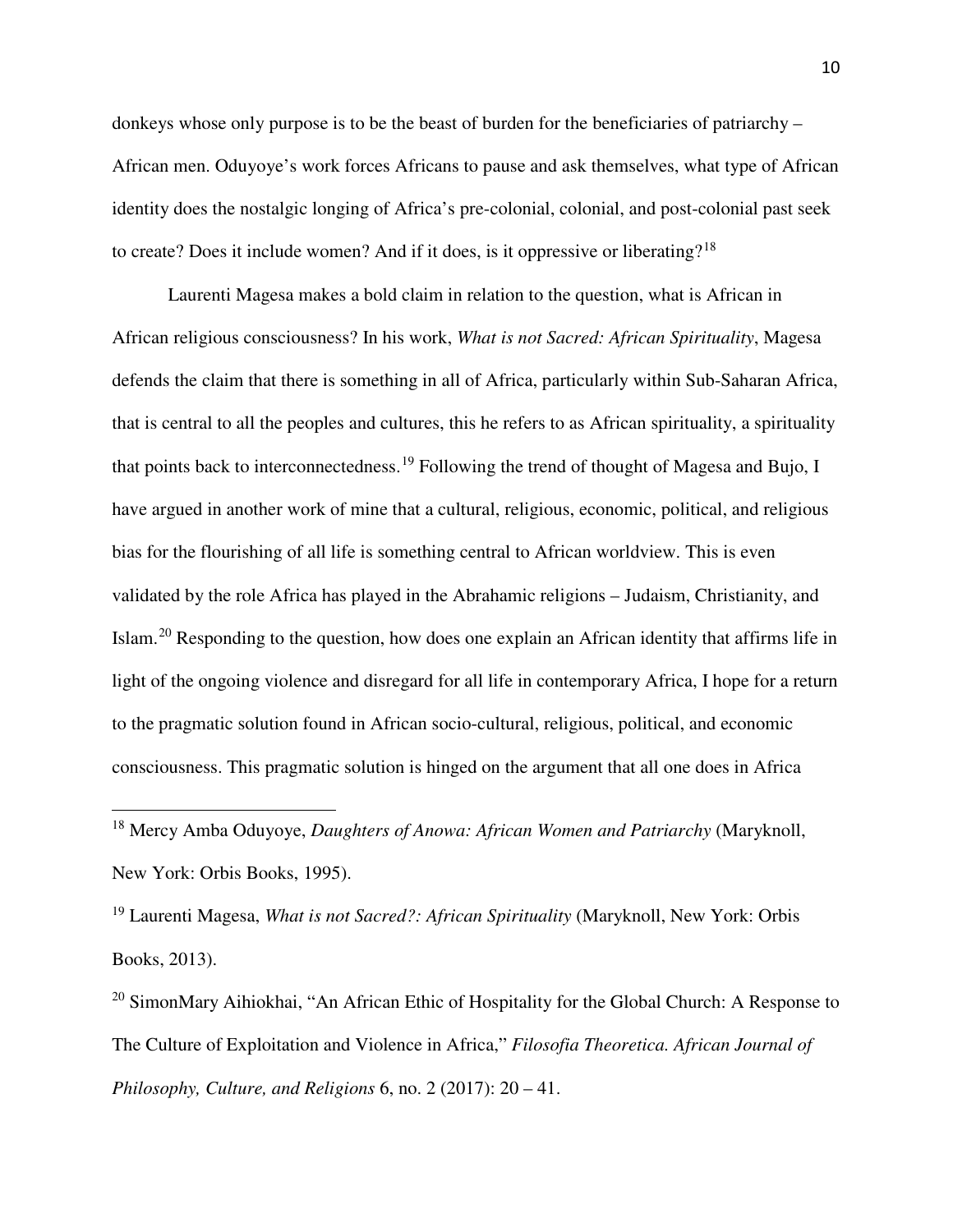ought to lead to the flourishing of life and when this is not the case, that which denies life should be rejected, regardless of where it is located – religious or profane. $21$ 

Theresa Hinga, a founding member of *The Circle of Concerned African Women Theologians*, seeks to create a legitimate and safe space for African women's experiences as a vital part of any discourse of what it means to be African. In her work, *African, Christian, Feminist. The Enduring Search for What Matters*, Hinga continues the prophetic witness of Kimpa Vita (Dona Beatrice), who, prior to her conversion to Christianity, was a *Nganga*. Though Kimpa Vita fell victim to the religious and political intrigues of the Capuchins present in the then Kingdom of Kongo, who accused her of heresy and had her burned at the stake for witchcraft and heresy, her prophetic visions and agency of connection between the indigenous religion of her people and Christianity along with her vocation to be a conduit between the material world and the spiritual world serve as a reminder of what it means to be a woman in Africa.<sup>[22](#page-11-1)</sup> African womanhood is the source of life, knowledge, memory, tradition, and transformative change. For Hinga, any discourse of African identity must necessarily involve the experiences of African women and their roles in all the spheres of life. This means that the story of Africa must also be told by African 'her-storians.' To deny African women the opportunity to tell Africa's story is to

.

<span id="page-11-0"></span><sup>&</sup>lt;sup>21</sup> SimonMary Aihiokhai, "Embracing the Pragmatic in African Indigenous Religions: New Perspective for Interfaith Dialogue," in *Christianity and Culture Collision: Particularities and Trends from a Global South*, eds. Cyril Orji and Joseph Ogbonnaya (Cambridge, United Kingdom: Cambridge Scholars Publishing, 2016), 151 – 163.

<span id="page-11-1"></span><sup>22</sup> Teresia Mbari Hinga, *African, Christian, Feminist: The Enduring Search for What Matters* (Maryknoll, New York: Orbis Books, 2017), xiii – xxv.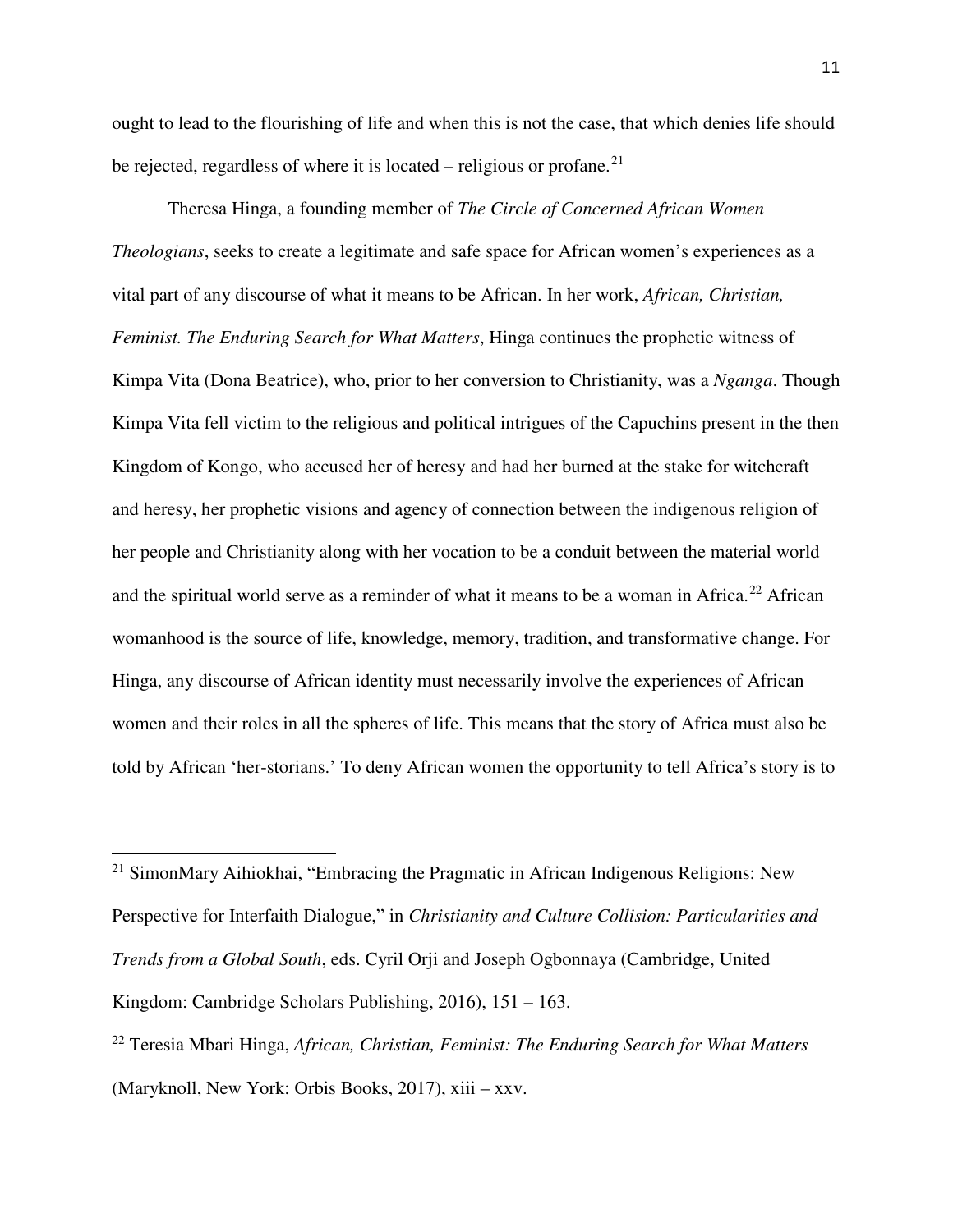tell an incomplete story, one that cannot birth-forth life and freedom both for the storytellers and the audience.

#### 3. Negotiating American Identities as African Migrants

 $\overline{a}$ 

Whether the contributions and experiences of African immigrants in the United States are positive or negative, one thing is clear, there is room and need for some kind of integration. However, it is important that such integration into the larger United States' culture(s) be closely examined as means for understanding how African immigrants are continuously negotiating their identities either as Americans or as Africans with a renewed sense of self. This need is well researched into by Chinwe L. Okpalaoka and Cynthia B. Dillard. They focus on how the social realities faced by African Americans (descendants of enslaved Africans) and recent African immigrants in the United States play important roles in shaping a dynamic negotiation of their interconnected identities. Okpalaoka and Dillard highlight a very important issue at play in identity negotiations both for African immigrants and African Americans. This has to do with matters of race relations in America. In the encounter of African immigrants with African Americans in the socio-cultural space of America, "each is reminded of who they once were and who they are becoming, as recent immigrants face the possibility of a loss of connection to the homeland mirrored in the historical experiences of their African (American) kinfolk."<sup>[23](#page-12-0)</sup> Furthermore, they note the following;

<span id="page-12-0"></span> $23$  Chinwe L. Okpalaoka and Cynthia B. Dillard, "(Im)migrations, Relations, and Identities of African Peoples: Toward an Endarkened Transnational Feminist Praxis in Education," *Journal of Educational Foundations*, 26 (Winter – Spring, 2012): 128.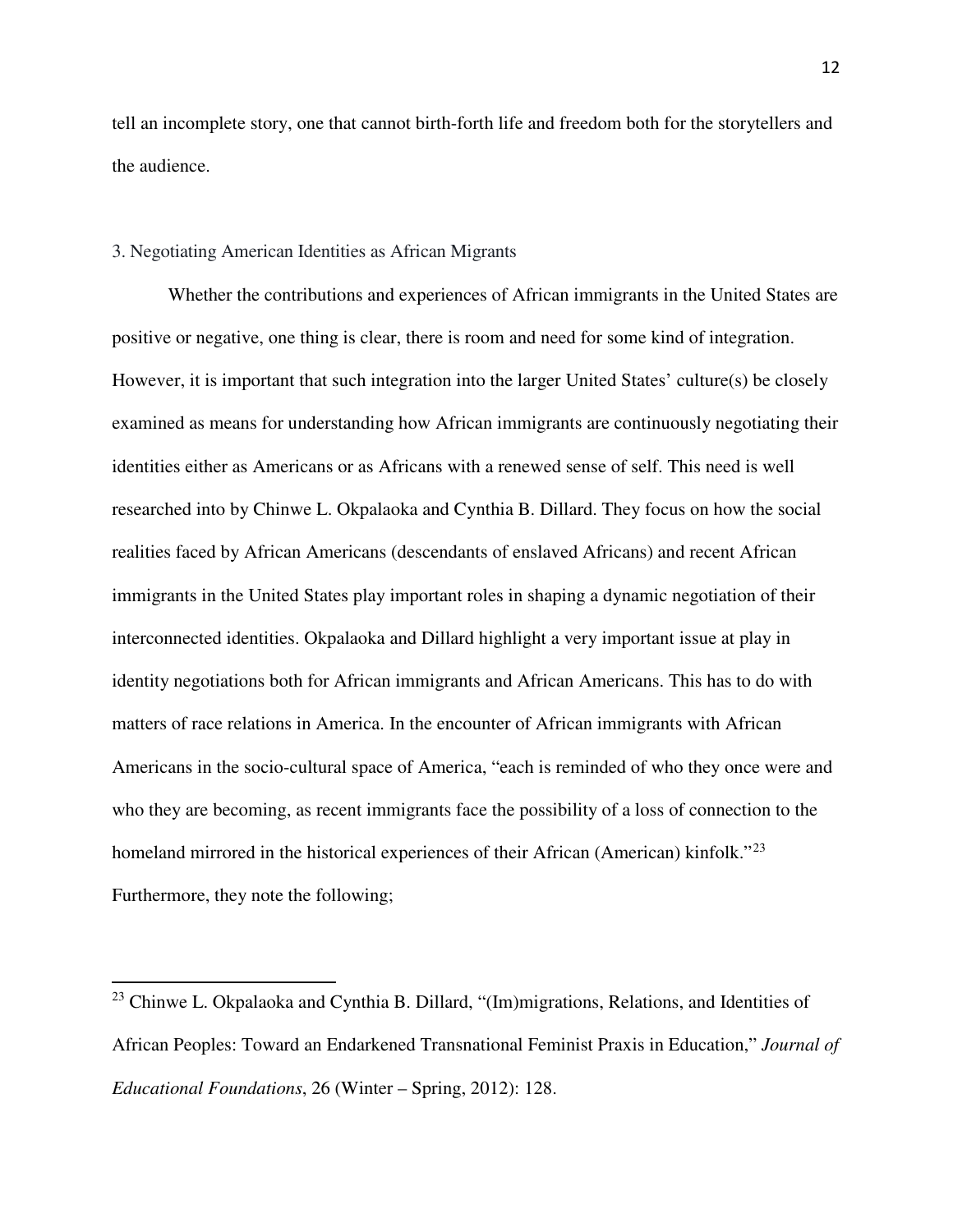As African immigrants become aware of the hierarchical racial structure that has American Blacks at the bottom of the hierarchy, they choose whether to associate or distance themselves from African (Americans) as a means of survival and identity preservation. African (Americans), on the other hand, may also respond to an unspoken hierarchy among minority ethnic groups in the U.S. that places African immigrants at the bottom of the ethnic hierarchy by disassociating themselves from the newcomers.<sup>[24](#page-13-0)</sup>

Their research revealed that first-generation African immigrants tended to identify with their national origin rather than be identified as African Americans. The main reason for this, is that they "serve as a buffer against negative stereotypes about African (Americans)."<sup>[25](#page-13-1)</sup>

Furthering the discourse, Afe Adogame argues that the "re-construction of citizenship rarely operates in a vacuum but is contingent upon local, contextual and global historical, social, political, economic and other strategic factors."[26](#page-13-2) For African immigrants in the United States, identity negotiation is not only about the desire to assimilate; rather, it includes asking the fundamental questions: What is one assimilating into?; Who is considered American?; What does one have to give up in order to become an American?; In what ways can one continue to retain the nostalgic memories or resist the traumatic memories of the continent of Africa?; and, Who are they in relation to African Americans and fellow African immigrants they encounter in

<span id="page-13-0"></span> $24$  Ibid.

<span id="page-13-1"></span> $25$  Ibid., 131.

<span id="page-13-2"></span><sup>26</sup> Afe Adogame, *The African Christian Diaspora: New Currents and Emerging Trends in World Christianity* (London/New York: Bloomsbury, 2013), 133.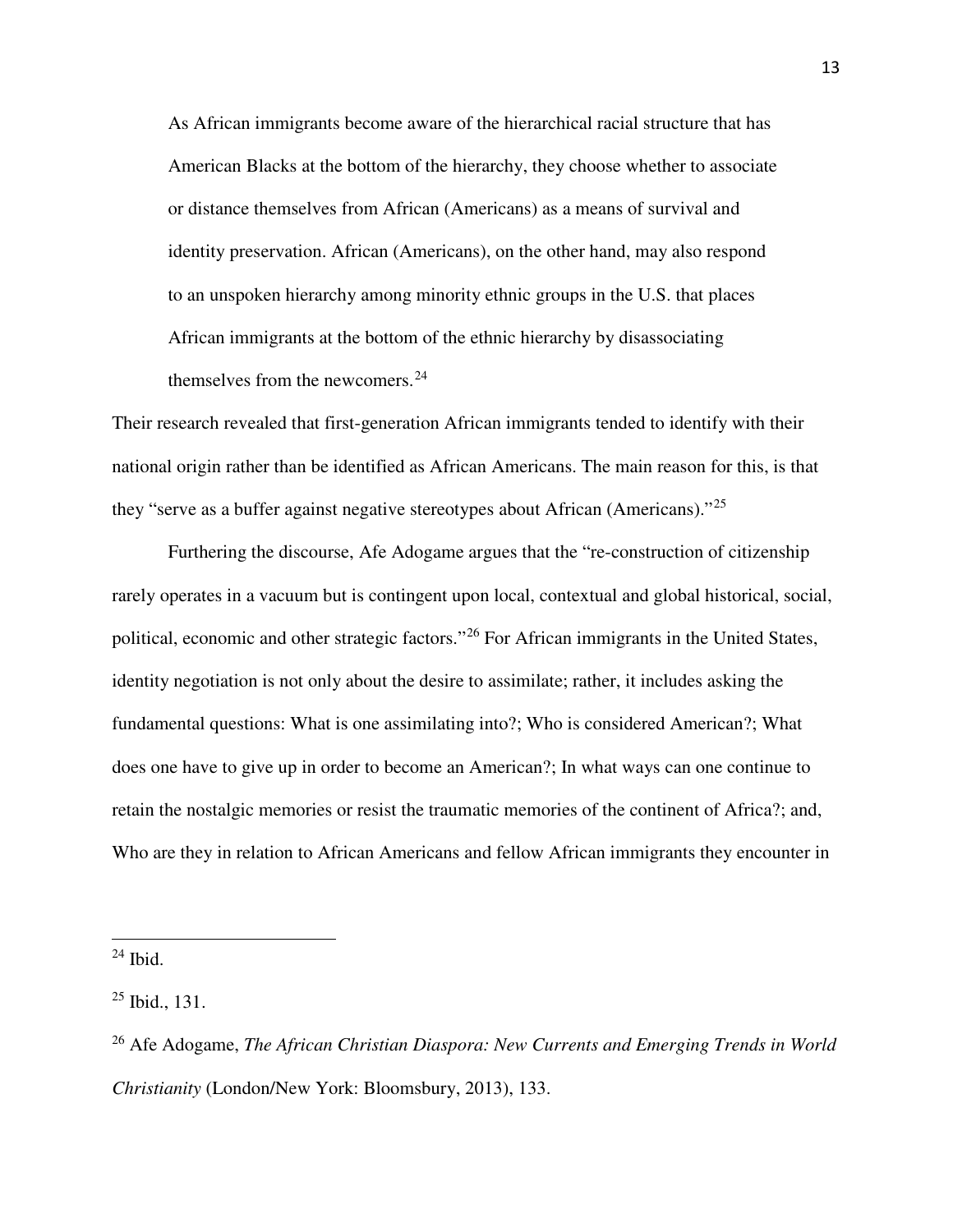their new home country? For many Americans, these complex realities are sometimes reduced to one – skin color.

4. African Immigrant Catholic Experiences in the United States Catholic Church: Success and Challenges:

Within the administrative structure of the United States Conference of Catholic Bishops (USCCB), the office of the Pastoral Care of Migrants, Refugees and Travelers (PCMRT) is a subcommittee under the direction of the Committee on Cultural Diversity. Its mandate specifically focuses on providing pastoral support for migrants, refugees, and travelers within the respective local churches in the United States.<sup>[27](#page-14-0)</sup> On its webpage it notes that currently there are twenty-two African countries being represented by African Catholic immigrants, refugees, and travelers in the U.S. Catholic Church.<sup>[28](#page-14-1)</sup> Following the guidelines of the curia document, *Pastoralis Migratorum Curae*, published by the Pontifical Council for Migrants and Itinerant People in 1973, and the reality of growth in immigrant communities in the United States, the National Conference of Bishops (that later became the United States Conference of Catholic Bishops) established the Office for the Pastoral Care of Migrants and Refugees (later renamed

<span id="page-14-0"></span> $27$  United States Conference of Catholic Bishops, "The Subcommittee Mandate," Pastoral Care for Migrants, Refugees and Travelers, accessed May 20, 2018, http://www.usccb.org/issues-andaction/cultural-diversity/pastoral-care-of-migrants-refugees-and-travelers/index.cfm.

.

<span id="page-14-1"></span><sup>28</sup> United States Conference of Catholic Bishops, "Ethnic Ministries," Committee on Cultural Diversity, accessed May 20, 2018, http://www.usccb.org/issues-and-action/culturaldiversity/pastoral-care-of-migrants-refugees-and-travelers/ethnic-ministries/index.cfm.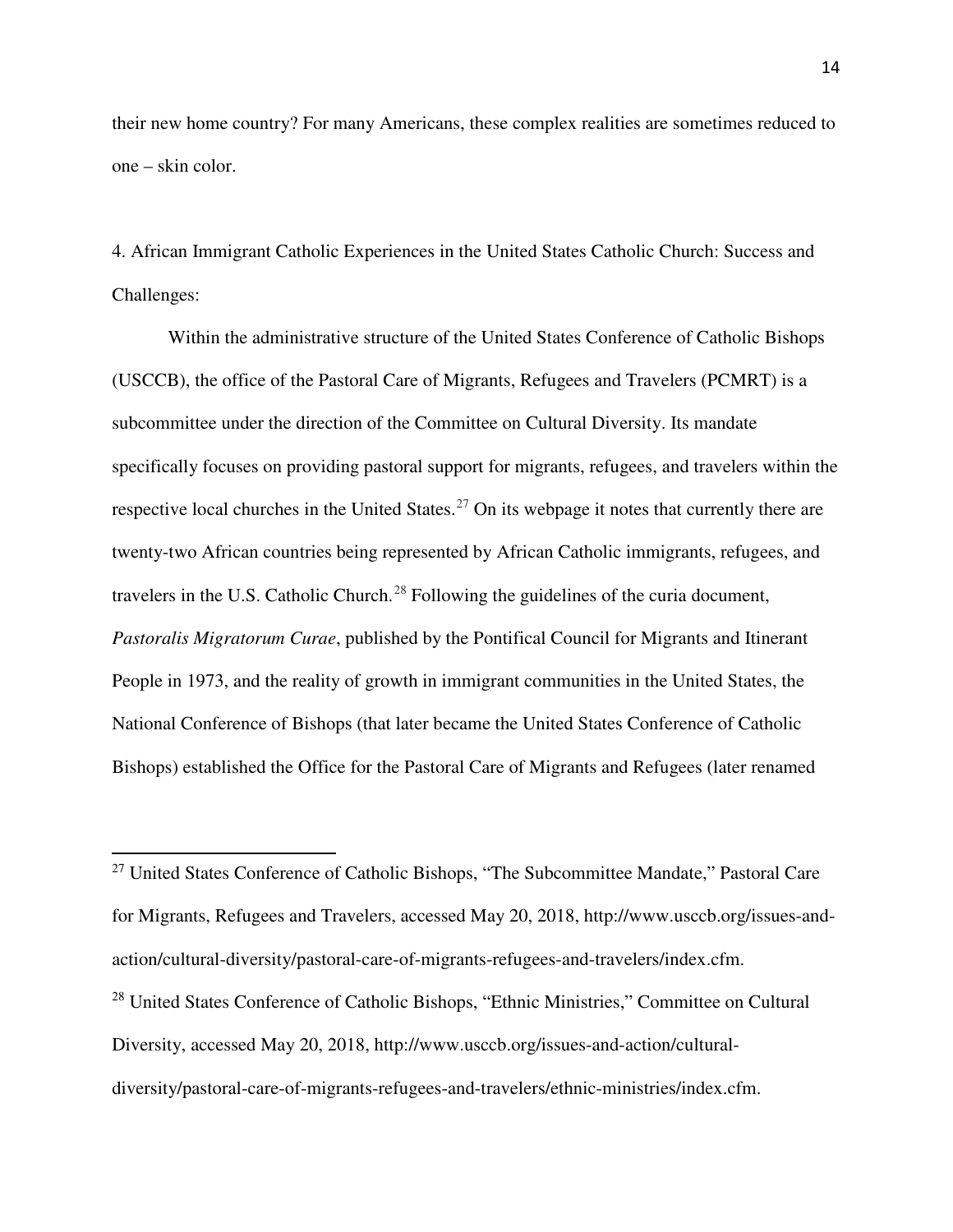Pastoral Care for Migrants, Refugees and Travelers) in 1983.<sup>[29](#page-15-0)</sup> Among the initiatives implemented by this subcommittee is its support for the first meeting of the African Catholic Community Conference held at the Archdiocese of Boston in 1995. This conference discussed the challenges faced by African Catholic immigrants in the United States. It was made possible by the support of this subcommittee along with the Secretariat of African American Catholics and the Archdiocese of Boston.[30](#page-15-1) In 1997, this subcommittee organized the first conference of African Women Religious Conference (AWRC) that was held in Bensalem, Pennsylvania.<sup>[31](#page-15-2)</sup> The next year, the subcommittee also organized the first conference of African Catholic Clergy Association (ACCA) in Tampa, Florida.<sup>[32](#page-15-3)</sup> Both the AWRC and the ACCA met jointly from 2000 through 2004 annually. It was at their joint meeting in Omaha, Nebraska in 2004 that both associations merged and renamed themselves as the African Conference of Catholic Clergy and Religious in the United States (ACCCRUS). ACCCRUS continues to be the flagship for African priests and religious in the United States.<sup>[33](#page-15-4)</sup> Currently, ACCCRUS has eleven local chapters within eleven archdioceses/dioceses. These are Atlanta, Los Angeles, Boston, Newark, Chicago, Houston, Omaha, Phoenix, New Orleans, Washington, D.C., and Pittsburgh.

<span id="page-15-2"></span> $31$  Ibid.

.

<span id="page-15-3"></span> $32$  Ibid.

<span id="page-15-0"></span><sup>&</sup>lt;sup>29</sup> Ibid. See also, Joanna Okereke, "History of the African Conference of Catholic Clergy and Religious in the United States," African Conference of Catholic Clergy and Religious in the United States (ACCCRUS), accessed May 21, 2018, http://www.acccrus.org/index.php/aboutacccrus/history.

<span id="page-15-1"></span><sup>30</sup> Okereke, "History."

<span id="page-15-4"></span><sup>33</sup> ACCCRUS, "Mission Statement," accessed January 15, 2020, https://www.acccrus.org/index.php/about-acccrus/mission-statement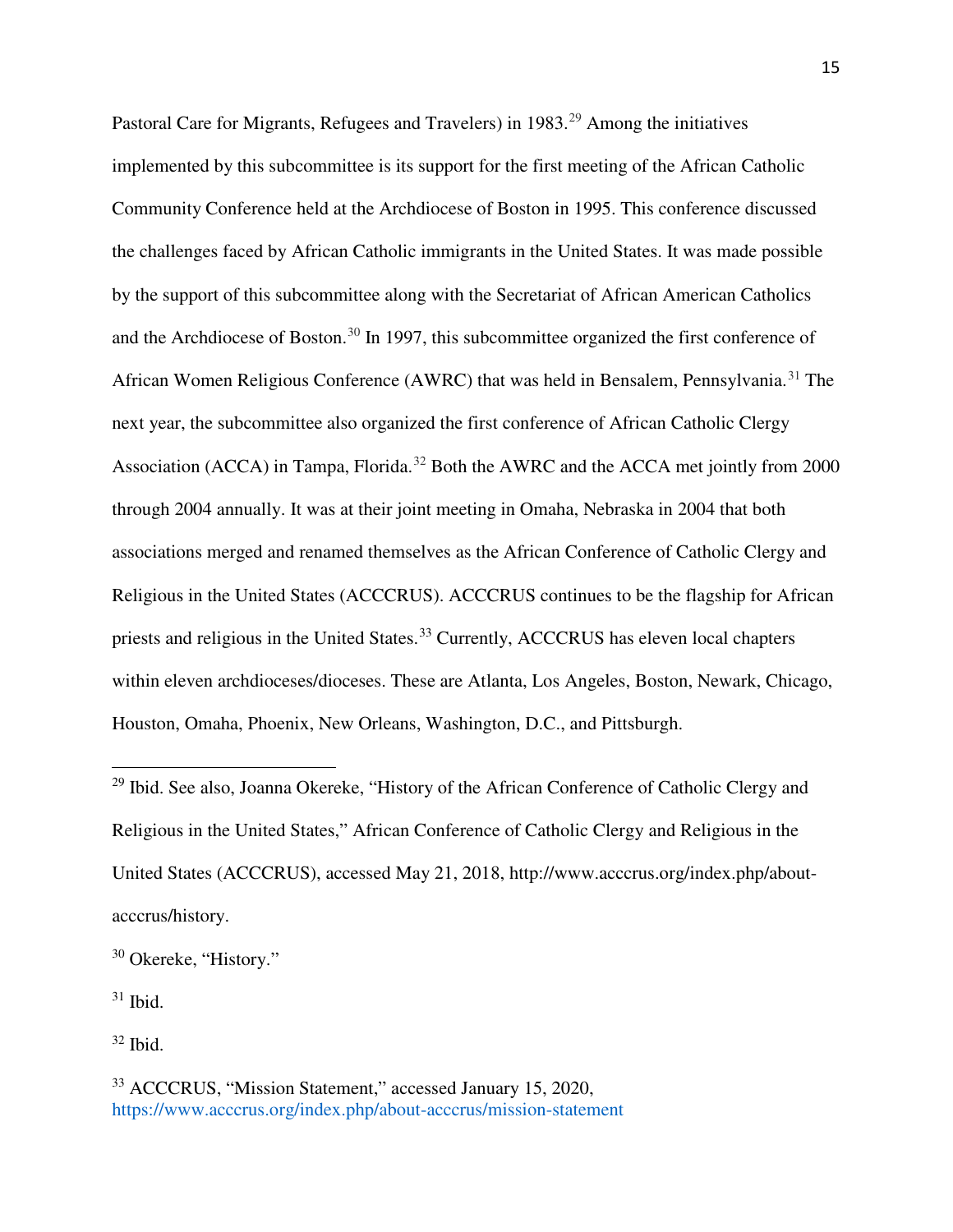In 2010, the USCCB reported that there were more than 6,000 international priests working in the United States in different pastoral assignments.<sup>[34](#page-16-0)</sup> Of these, African born priests are a significant number. In her work, Carolyn Presutti noted that in 2014, there were more than 1,000 African priests working in different pastoral ministries in the United States. 600 of these priests are from Nigeria and more than 70 were from Kenya.<sup>[35](#page-16-1)</sup> This does not state whether these priests are ordained for African dioceses or are African-born seminarians and religious ordained to the priesthood for dioceses in the United States. Within the vibrant community of African priests and religious working in the United States, a distinction ought to be made between those incardinated into dioceses in the United States and those on temporary assignment whose dioceses or religious institutions of incardination are outside the United States. However, what is central to all the above groups of African priests and religious working in the United States is that they are all first-generation African immigrants. They embody two or more cultural worldviews – African and American. It should be noted that there is currently no secondgeneration African immigrants in priestly or religious formation in the United States. Furthermore, Dean R. Hoge and Aniedi Okure have called attention to the realities faced by international priests, including those from Africa. Some of these include linguistic differences,

.

<span id="page-16-1"></span><sup>35</sup> Carolyn Presutti, "US Catholic Churches Recruit African Priests," *VOA*, November 23, 2015, https://www.voanews.com/a/us-catholic-church-recruit-african-priest/3071204.html. See also, Mary Gautier, et al., *Bridging the Gap: International Priests Ministering in the United States* (Huntington, Indiana: Our Sunday Visitor, 2014).

<span id="page-16-0"></span><sup>&</sup>lt;sup>34</sup> United States Conference of Catholic Bishops, Promise to Protect. Pledge to Heal, 2010, accessed May 25, 2018, http://www.usccb.org/issues-and-action/child-and-youthprotection/upload/2010-International-Priests.pdf.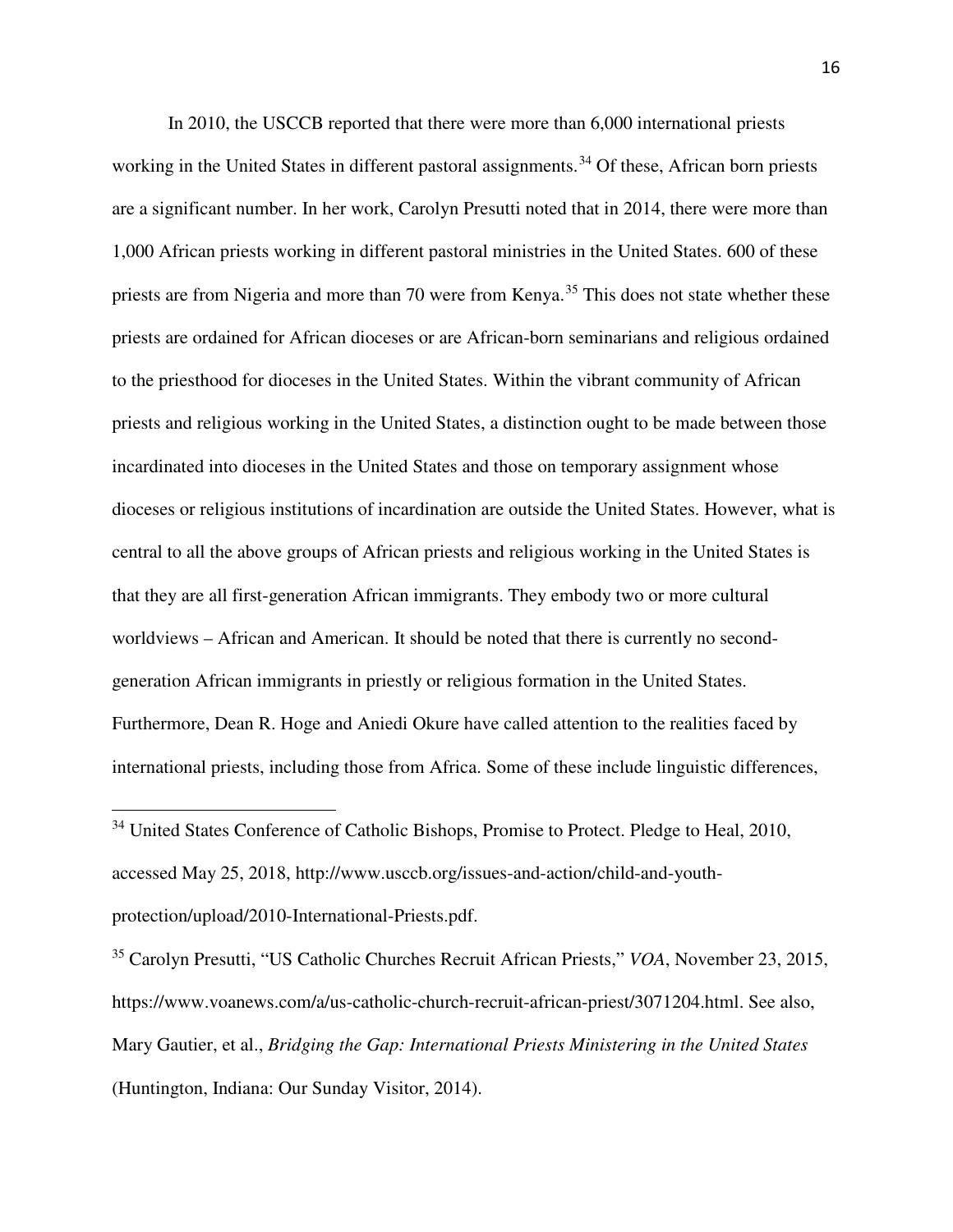racism, cultural differences, poverty, and lack of proper theological and pastoral training relevant for the American context.[36](#page-17-0)

On another note, the USCCB website notes that throughout the history of Roman Catholicism in the United States, there have been twenty-six bishops of African descent. Nine of these are currently active. One is an archbishop (Wilton D. Gregory of the Archdiocese of Atlanta). Six of the nine active bishops/archbishop are heads of dioceses. Three are auxiliary bishops. Seven are retired. Ten are currently deceased.<sup>[37](#page-17-1)</sup> However, while the USCCB website does not list any African-born bishop, there is currently a white South African-born auxiliary bishop for the Archdiocese of Portland, Oregon.<sup>[38](#page-17-2)</sup> Bishop L. Smith was born in Pietermaritzburg, South Africa in 1958. He immigrated to the United States in the 1990s and was ordained a priest for the Archdiocese of Portland, Oregon in 2001. He was consecrated a bishop on March 4, 2014 is currently the titular bishop of Tubunae, Mauretania and the auxiliary bishop of the Archdiocese of Portland.

Focusing on African immigrant Catholic laity in the United States, the only available statistics can be found in the 2008 study carried out on behalf of the Office for the Pastoral Care

<span id="page-17-0"></span><sup>36</sup> Dean R. Hoge and Aniedi Okure, *International Priests in America. Challenges and Opportunities* (Collegeville, Minnesota: Liturgical Press, 2006).

֦

<span id="page-17-1"></span><sup>37</sup> See United States Conference of Catholic Bishops, "African American Bishops," accessed May 25, 2018, http://www.usccb.org/issues-and-action/cultural-diversity/africanamerican/resources/african-american-bishops.cfm.

<span id="page-17-2"></span><sup>38</sup> Archdiocese of Portland in Oregon, "Auxiliary Bishop L. Smith," accessed May 25, 2018, http://www.archdpdx.org/auxiliary-bishop-peter-l-smith.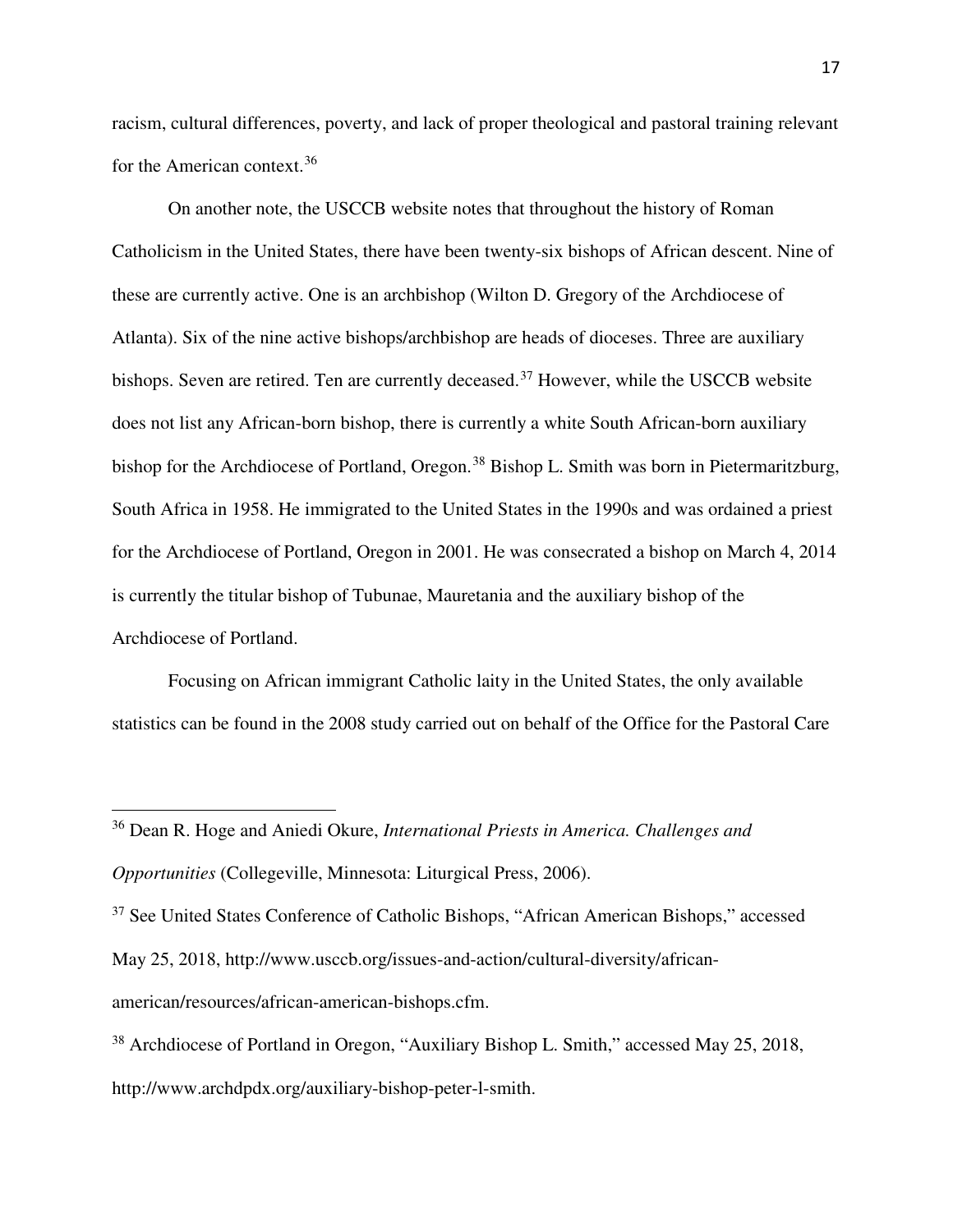of Migrants, Refugees and Travelers (PCMRT) by Okure and Hoge.<sup>[39](#page-18-0)</sup> While the population of African immigrant Catholics continues to grow in the United States, issues of identity and integration into the Catholic Church in America still need to be addressed. It is too simplistic an approach to identify African immigrant Catholics using the category of race as seems to be the norm in the United States. It is important to heed the advice of Hoge and Okure, who call for a more pastoral approach that recognizes and addresses the multilayered identity constructions by these Africans who do not have a race consciousness prior to immigrating to the United States.<sup>[40](#page-18-1)</sup> However relevant this pastoral advice may be, it is also important to challenge African immigrant Catholics to work towards a more holistic vision of themselves in relation to their fellow Africans. Perhaps an observation I made some years ago will shed light on the point being made here. In the Summer of 2003, the Nigerian Catholic Chaplaincy in the Archdiocese of Los Angeles was celebrating ten years of their founding. As part of the celebration, Cardinal Francis Arinze, who was the Prefect of the Congregation for Divine Worship and Sacraments, was invited to the event. As preparations began for the celebrations, issues arose with regard to what identity the group was to uphold. At the end, a tribal focus became the rallying point. Many members of the chaplaincy, priests and laity, decided to define the celebrations as an Igbo Catholic Community event. Some argued that Cardinal Arinze was an Igbo cardinal who was invited to the Igbo Catholic Community and not the Nigerian Catholic Community. This eventually led to the renaming of the community from Nigerian Catholic Community to Nigerian

<span id="page-18-0"></span><sup>39</sup> Dean R. Hoge and Aniedi Okure, *African and Caribbean Catholics Living in the United States: A Study Conducted for the Pastoral Care of Migrants, Refugees, and Travelers (PCMRT)* (Washington, D.C.: United States Conference of Catholic Bishops, 2008), 28 – 30.

<span id="page-18-1"></span><sup>40</sup> Hoge and Okure, *Caribbean Catholics*, Xii.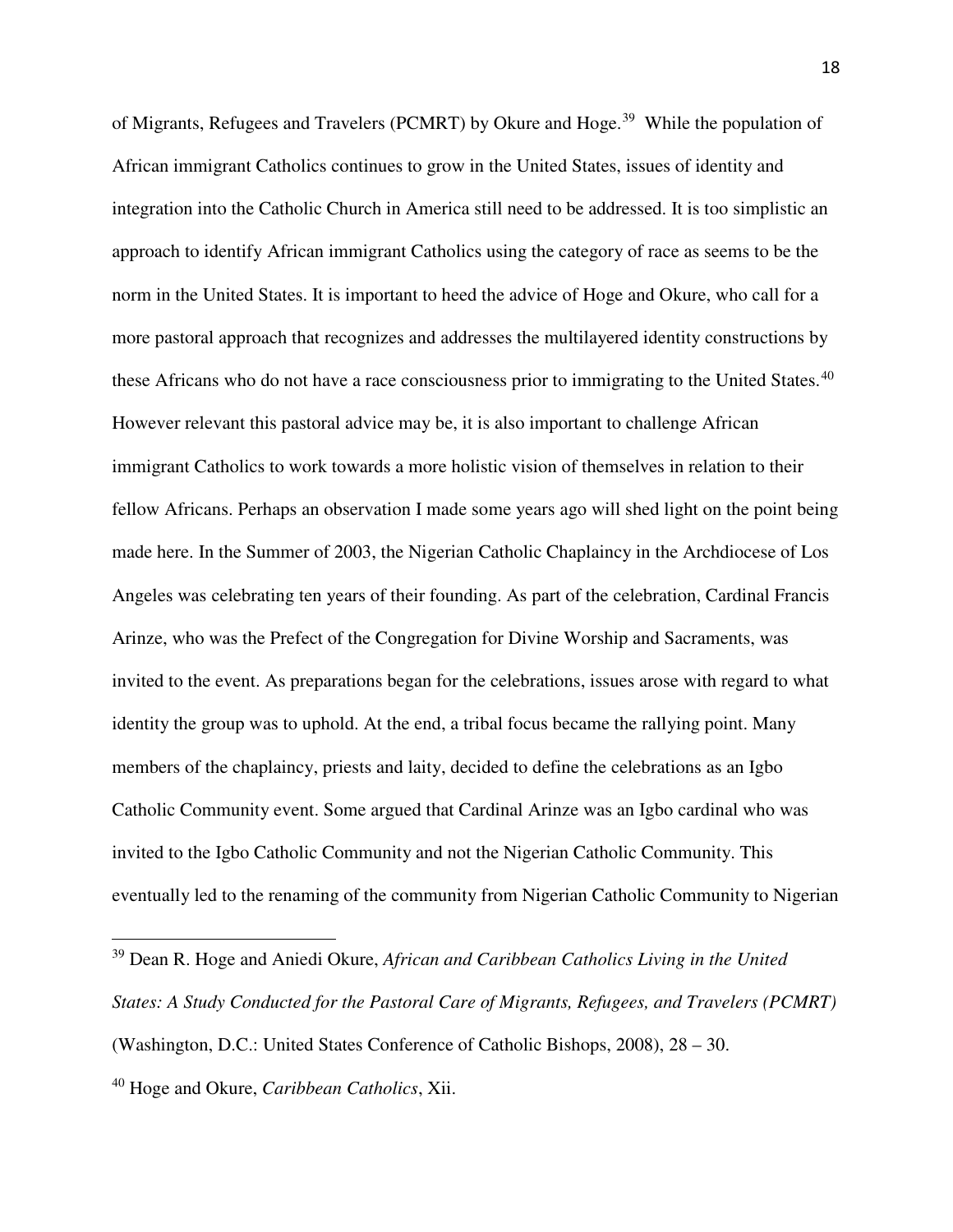Igbo Catholic Community. As a result of this, many who were not comfortable with this ethnic consciousness left the community. The website of the USCCB states that there are twenty-two African communities being ministered to by the Catholic Church in the United States. [41](#page-19-0) The question ought to be asked, how can these communities help to model for themselves and for their home countries a sense of national consciousness that is inclusive of all ethnic groups in their home countries? It is true that many, if not all, countries in Africa are made up of different tribes with their own unique languages and dialects. However, this cannot be seen as an obstacle toward building a national consciousness. A more pragmatic approach ought to be embraced by these immigrant communities within the context of worship. Liturgies ought to be celebrated in ways that the many languages of each country are appropriated by the worshiping community. For example, Nigerian communities can have eucharistic celebrations that use the major languages of their nation. Yoruba, Hausa, Igbo, Bini, Urhobo and so on can comfortably be used at different parts of the liturgy to account for the linguistic and cultural diversities of Nigeria.

In an era of unprecedented rise of racism in the United States, exclusivist tribal consciousness ought to be rejected by African immigrant Catholic communities. These communities can take advantage of this moment of grace in the history of the United States to demonstrate what inclusivity ought to look like. By identifying themselves solely by the tribal identity of the majority members, these communities legitimize the colonial narratives of division perpetuated as a colonizing strategy by the colonial powers of Europe.

.

<span id="page-19-0"></span><sup>&</sup>lt;sup>41</sup> United States Conference of Catholic Bishops, "PCMRT Statistics: Ethnic Communities" Ethnic Ministries, 2018, accessed June 15, 2018, http://www.usccb.org/issues-andaction/cultural-diversity/pastoral-care-of-migrants-refugees-and-travelers/ethnicministries/index.cfm.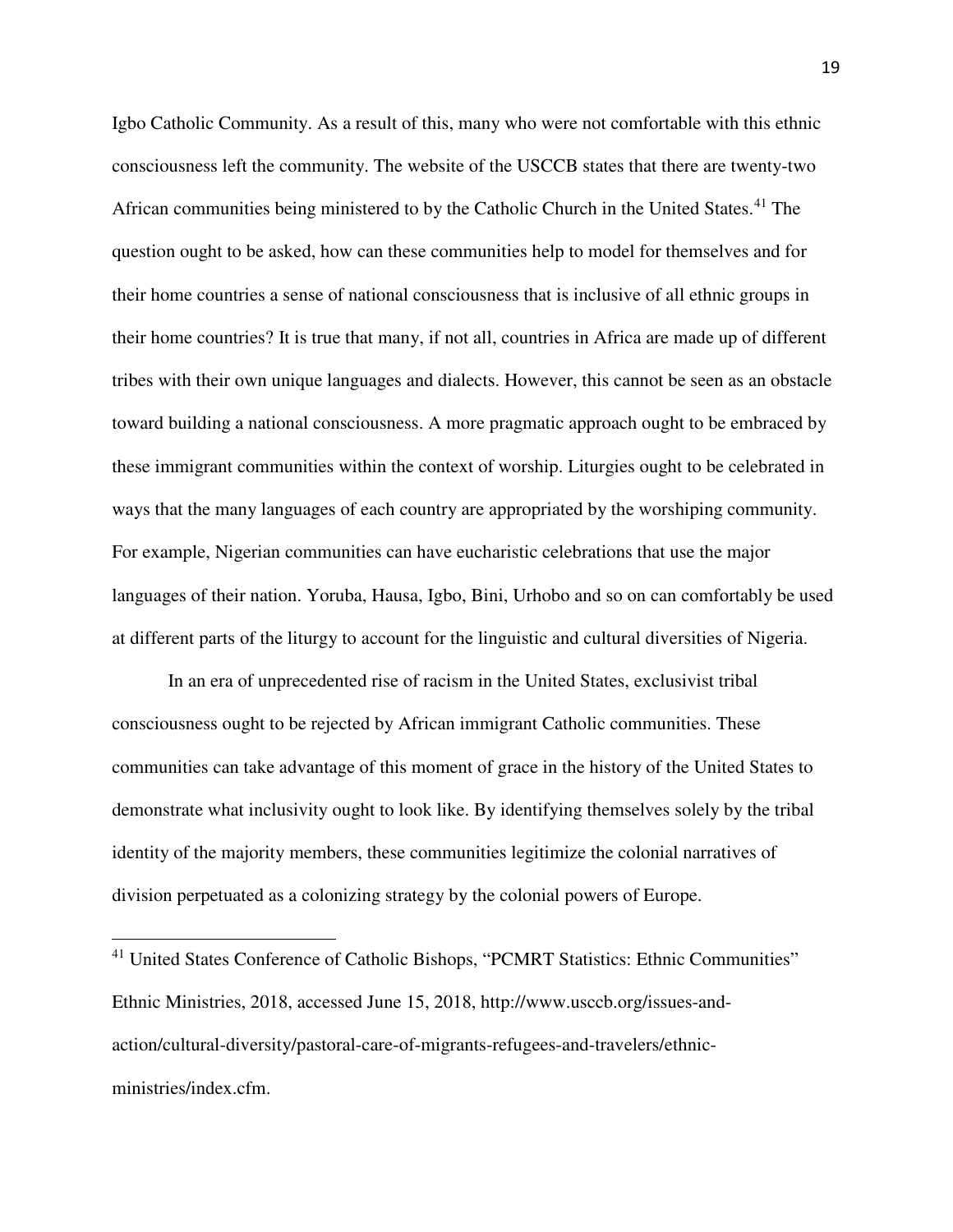On another note, it is important that scholars take time to study these African immigrant Catholic communities in order to understand why they are not experiencing an increase in vocation to the priesthood and religious life as is the case in their respective home countries. While Nigeria continues to have the highest number of immigrant priests and religious working in the United States, currently, there is no vocation among the second generation of Nigerian immigrants. One is forced to ask, are these communities also experiencing the phenomenon of materialism that seems to view priestly and religious vocations as problematic career choices? 5. Nature of African Immigrant Catholicism In the United States

The recently concluded Synod of Bishops on the Family that took place in the Vatican revealed a growing rift in the ecclesiological visions of two hemispheres; the global south, particularly the African Catholic Churches, and the global north represented by Cardinal Walter Kasper from Germany. For Kasper, the church's hierarchy ought to focus on social issues and come up with creative solutions that can lead to a more inclusive vision for all. However, he demonstrated a Eurocentric attitude that at best will accommodate in a minimal manner the dissenting voices of the African hierarchy that seek to be faithful to church teachings and tradition.[42](#page-20-0) To underscore the need to not quickly dismiss the African Church and its contributions to the content and scope of Roman Catholicism in the future, John L. Allen, Jr. has jokingly proposed a book title, "The Rhine Flows into the Tiber Again … and Hits the

 $\overline{a}$ 

<span id="page-20-0"></span><sup>&</sup>lt;sup>42</sup> See Mathew Schmitz, "Don't Listen to the Africans, Says Catholic Cardinal," First Things, October 15, 2014, https://www.firstthings.com/blogs/firstthoughts/2014/10/dont-listen-to-theafricans-says-catholic-cardinal.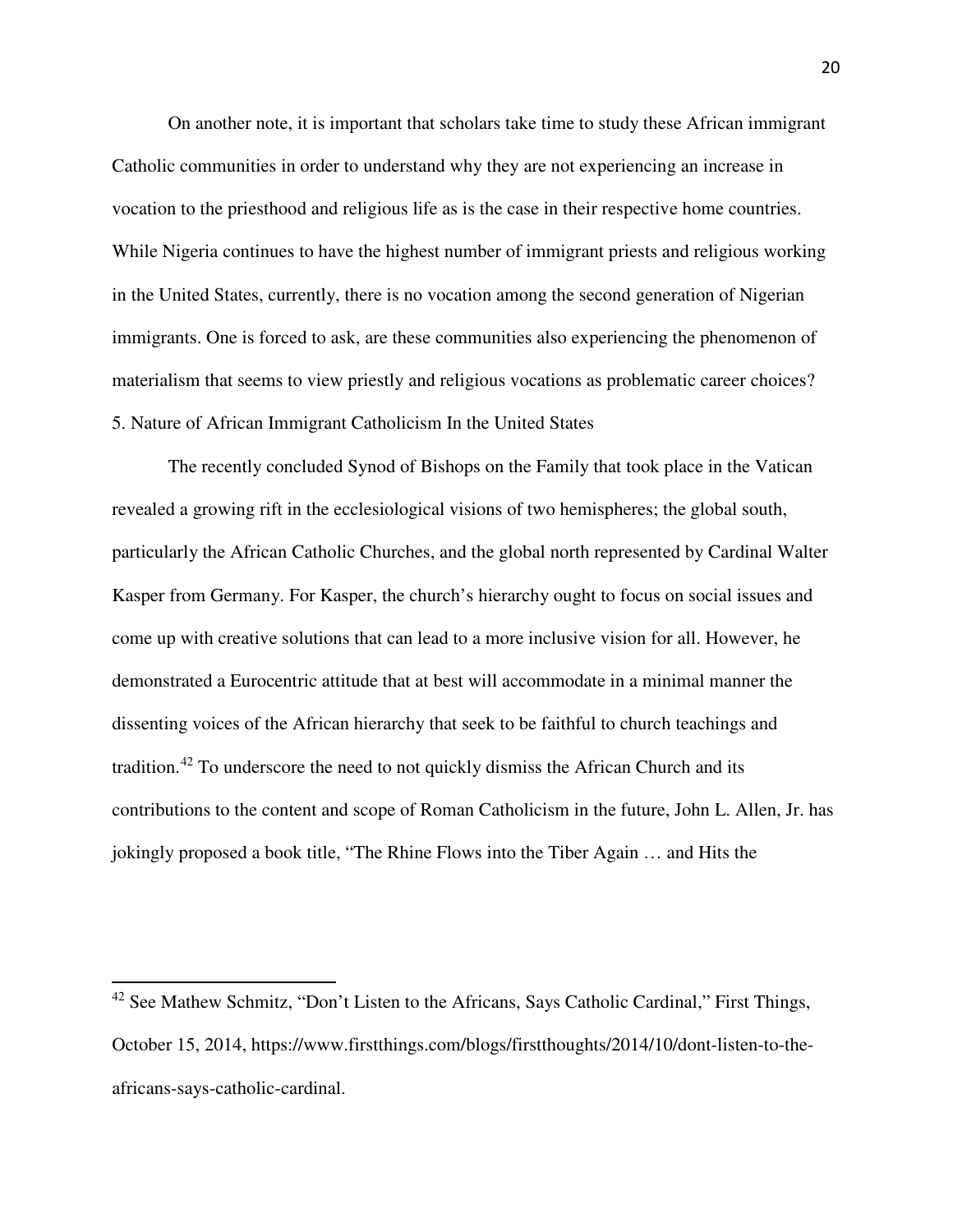Zambezi!"<sup>[43](#page-21-0)</sup> Jokes apart, African expressions of Catholicism are best nuanced by the insights of Cardinal Timothy Dolan of New York, "We in the Church in Europe, the Church in North America, we suffer sometimes from a lethargy, don't we? Not Africa! … The bishops of Africa are prophetic in reminding us that the role of the Church is to transform the culture, not to be transformed by the culture. …[44](#page-21-1) One thing is certain in African expressions of Catholicism, at least in its approach to ecclesiology and doctrines; there are competing voices, one that seeks to be faithful to what has been handed to them by the missionaries and the universal magisterium of the church – the Roman curia. This group had the dominant voice at the recently concluded Synod of Bishops on the Family. A prominent voice amongst this group is that of Cardinal Francis Arinze of Nigeria, who took a public stance against the views of some German prelates at the synod asking the Catholic hierarchy to consider allowing divorced and remarried Catholics to communion.[45](#page-21-2) The other group calls for African theological and pragmatic solutions to African problems. One would say, this group is interested in a more synodal approach to living

<span id="page-21-0"></span><sup>43</sup> John L. Allen, "Why an 'African moment' is unfolding in Catholicism," Crux*,* March 21, 2017, https://cruxnow.com/analysis/2017/03/21/african-moment-unfolding-catholicism/

֦

<span id="page-21-1"></span><sup>44</sup> Catherine Harmon, "Cardinals Kasper and Dolan and the African bishops UPDATED," The Catholic World Report, October 15, 2014,

https://www.catholicworldreport.com/2014/10/15/cardinals-kasper-and-dolan-and-the-africanbishops-updated/.

<span id="page-21-2"></span><sup>45</sup> John-Henry Western and Pete Baklinski, "Arinze rebuts cardinal's claim that Catholic faith is unrealistic: 'Who do you think you are? Greater than Christ?'," LifeSiteNews, October 21, 2015, https://www.lifesitenews.com/news/arinze-rebuts-cardinals-claim-that-catholic-faith-isunrealistic-who-do-you.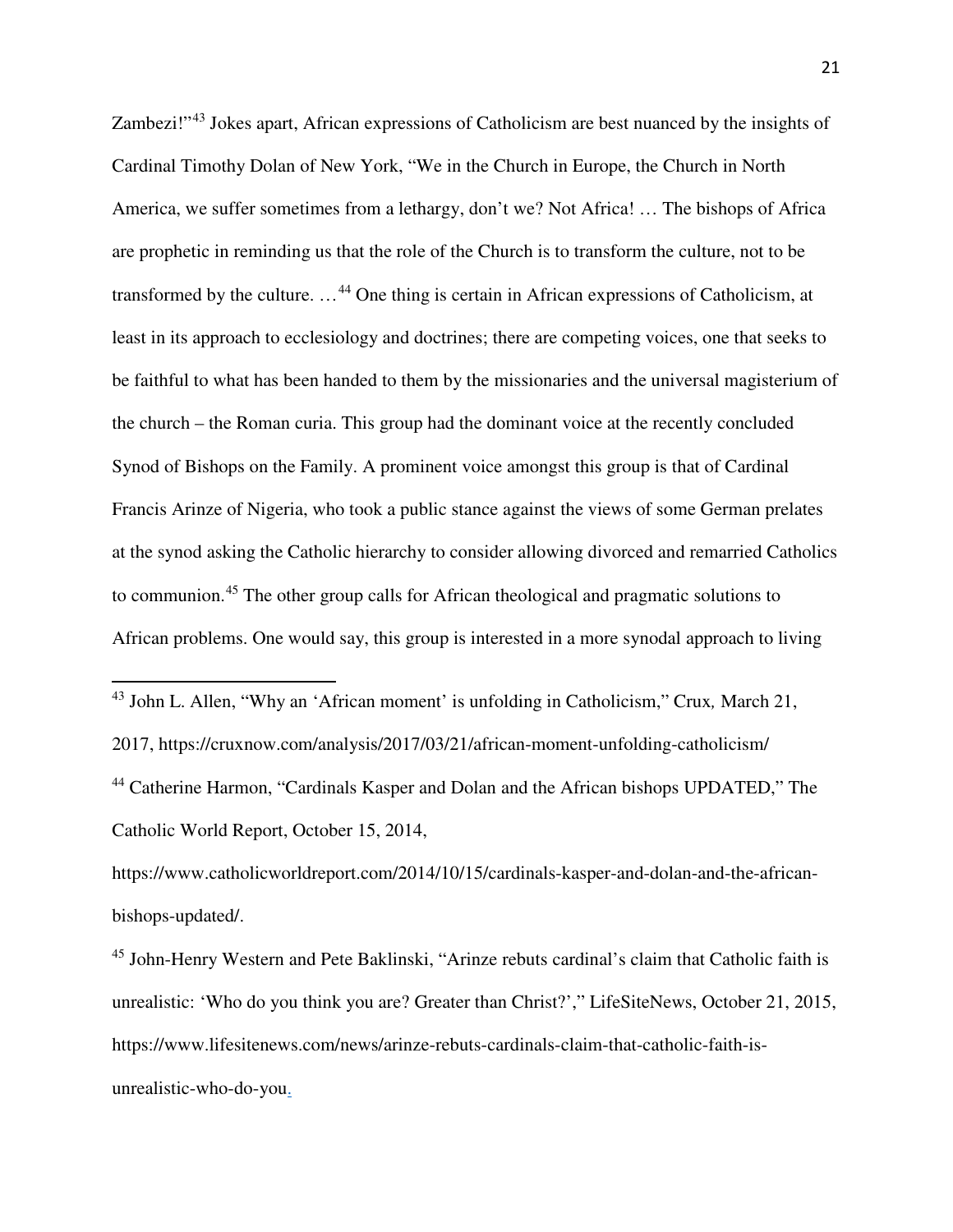out African Catholicism. This group, though a minority voice within the African Catholic hierarchy, has prominent advocates in the persons of Kevin Dowling, Bishop of Rustenburg, South Africa and Emmanuel Barbara, Bishop of Malindi, Kenya. Reflecting on the Synod of Bishops on the Family, both Dowling and Barbara criticize the synod agenda of addressing European problems and ignoring African realities.<sup>[46](#page-22-0)</sup> What is interesting about both competing groups is their emphasis on relationality and connectedness – strong motifs in African Catholicism. For the former, relationality and connectedness are expressed in one universal doctrinal position on how to be church in contemporary world as it pertains to the church's understanding of the Sacrament of Matrimony. This unity in doctrine should be a counter approach to the demands of culture, which they consider to be shaped by atheistic relativism and materialism, products of western societies. They see African Catholicism as being faithful to the traditions of the church both in praxis and doctrines. Fidelity to the magisterium means fidelity to a particular reading of church teachings and praxis that stood the test of the social movements of the past and, in their postulations, can also withstand the test of contemporary materialism. On the other hand, for the latter group, relationality and connectedness are fully expressed by fidelity to the Holy Spirit in reading the signs of the times as expressed in the particular contexts of African churches. In the context of theology and doctrines, this group advocates for an authentically African theology. In the words of Barbara, "If we want to have respect to [for] our African Christian families, we need to work seriously on an African Christian theology of

<span id="page-22-0"></span><sup>46</sup> Joshua J. McElwee, "African Theologians, Bishops Cry Out for More Expansive Synod Discussions," National Catholic Reporter, August 11, 2015,

https://www.ncronline.org/news/world/african-theologians-bishops-cry-out-more-expansivesynod-discussions.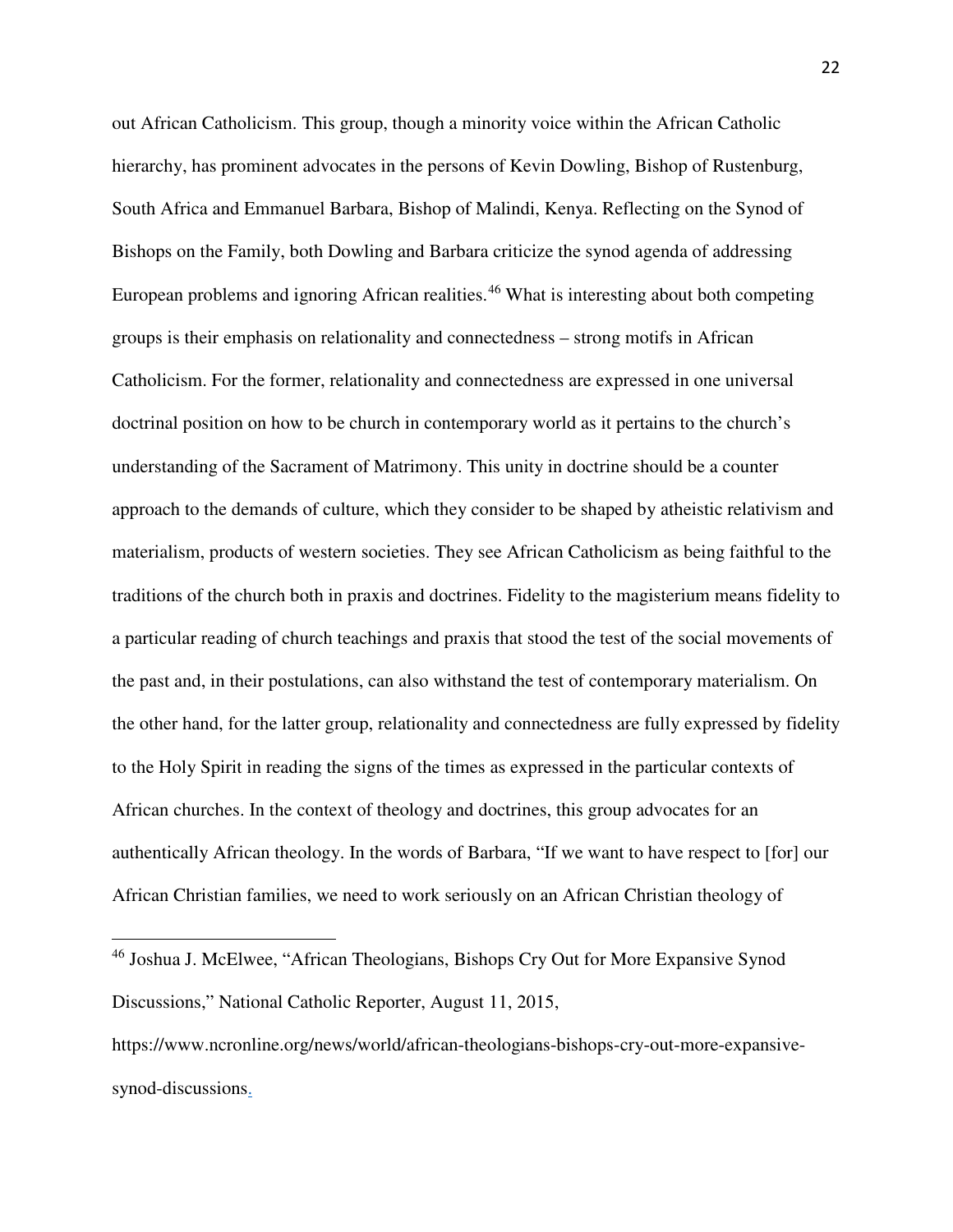marriage. ... It's not enough to apply other models that have been there for centuries."<sup>[47](#page-23-0)</sup> Reflecting further on the doctrine and praxis of the Sacrament of Marriage, Barbara has this to say:

Can we still today speak of a universal form of marriage where the only consent -- - 'Yes, I do,' coming from a Latin, German culture --- will be sufficient to sanction a marriage? … In the African context, it used to take stages … There used to be involved both families before the marriage will come to be something. Is it enough today still to insist in our culture, in our environment in Africa, that it is enough that you go in front of the priest or the minister and say, 'Yes, I do?' … It is too simplistic to speak that our African Christian couples can only be taught about the good or negative effects of contraception, infertility, or fertility under just the category of what is sinful or not. ... It is too simplistic for a culture where fertility is one of the most important elements in marriage.<sup>[48](#page-23-1)</sup>

Unlike the global north, where theology is fast becoming the expertise of the laity, in African Catholicism, very few laypeople are trained theologians. However, does this mean that the issues raised above about competing theological views on ecclesiology and doctrine are alien to the vision and praxis of Catholicism by African lay Catholics? The answer is in the negative. While not trained in theology, a form of grassroots theology that is conservative and pragmatic defines African Catholicism as lived out by the laity. It is not a Catholicism that is shaped by the either/or approach of the two camps discussed above, rather; it appropriates both and eliminates the tensions found in both camps. It seeks to be faithful to tradition as it has been received while

.

<span id="page-23-1"></span> $48$  Ibid.

<span id="page-23-0"></span> $47$  Ibid.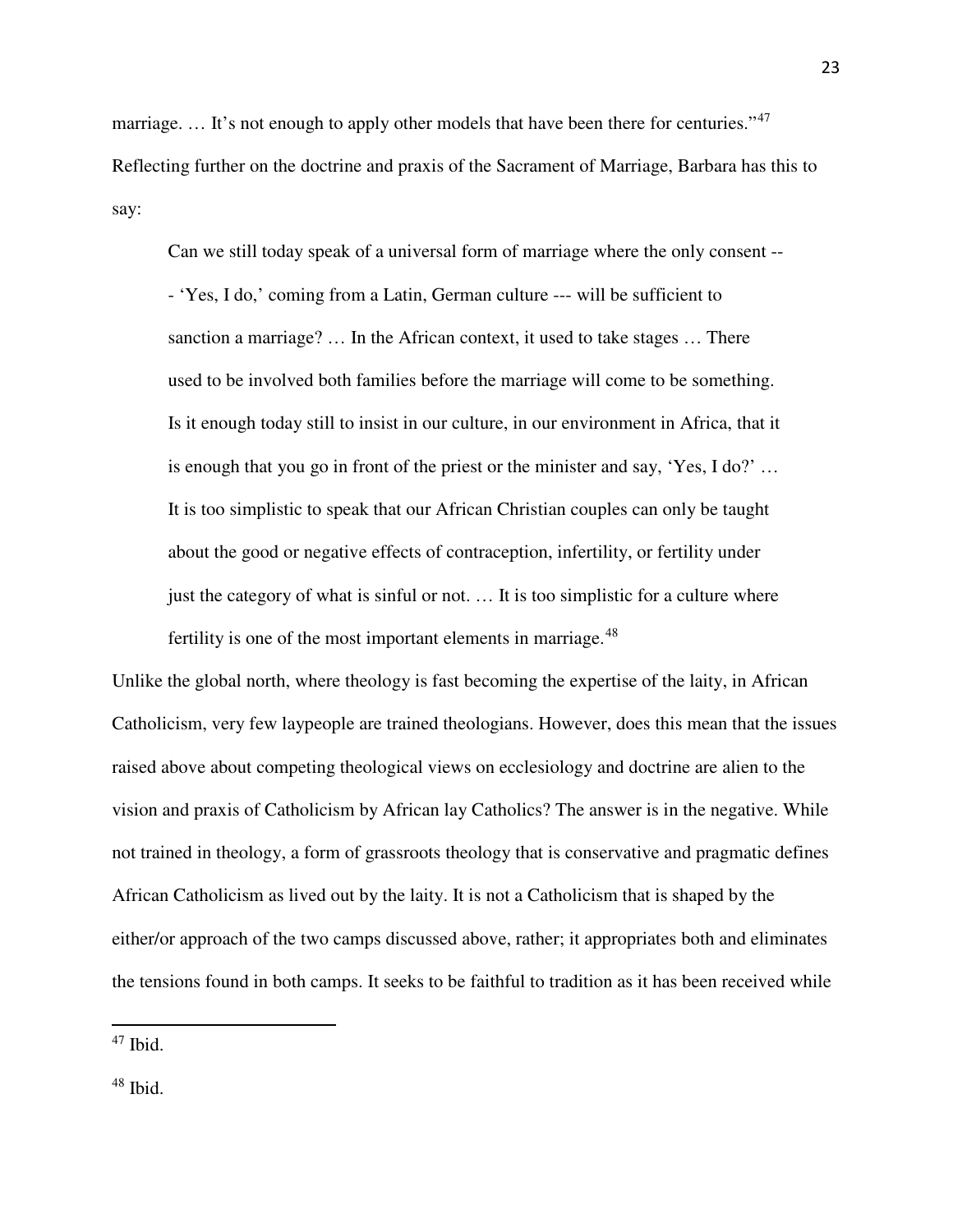also intentionally giving it an African face. It is both authentically African and Catholic in its expressions. I recall a conversation that ensued at the 2015 meeting of the Catholic Theological Society of America. An African American theologian had expressed frustrations at the expressions of the liturgical celebrations of the Nigerian Igbo Catholic Community at her parish. In her words, "their liturgies are so long and loud. They celebrate as though no other person has claim to the worship space." Reflecting on her comments, one notices a vibrancy in the ecclesial life of African immigrant Catholics in the United States. Their loudness and long liturgies are to be interpreted within the framework of expressions of life. Unlike the cultures of the global north, where reverence for the sacred is characterized by a stoic presence marked by calculated silence, for Africans, vivaciousness is the mode of respect and expression of gratitude before the sacred.

African immigrant Catholics express their catholicity via an African way. They do this by embracing the intersectionality of two worlds, or what Aniedi calls "living in two homes."<sup>[49](#page-24-0)</sup> Dressed in African attires with delicately decorated hats and headgears, elaborate embroideries on their clothes, prepared African dishes to be served after their liturgical celebrations, celebrations and exchanges of pleasantries before, during, and after each liturgical celebration are pathways of making present to themselves and to their host American ecclesial communities who they are and what they bring to the table of fellowship and encounters. African immigrant Catholics may not be trained theologians, but they embrace a very pragmatic theological vision that seeks to reconcile two worlds, that of the receiving global north and that of their home

.

<span id="page-24-0"></span> $49$  Aniedi Okure, "The African-Born & The Church Family in the United States," March 26, 2011, http://www.usccb.org/issues-and-action/cultural-diversity/pastoral-care-of-migrantsrefugees-and-travelers/resources/upload/COLLOQUIUM-2012final.pdf.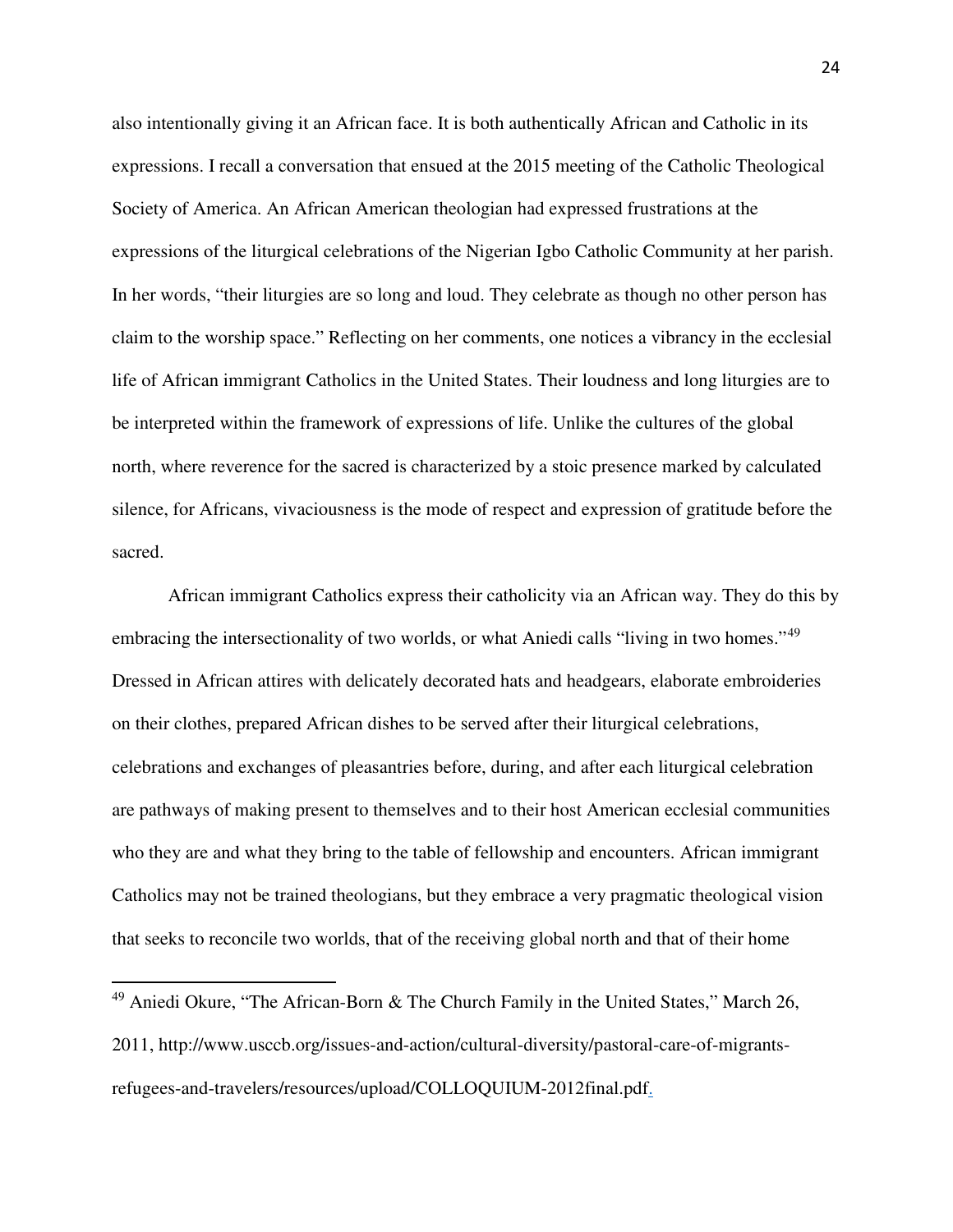countries in Africa. They may not be outspoken in the theological discourses of the day on matters like receiving divorced and remarried Catholics, or accepting of gay married couples to the fullness of the sacramental life of the church. However, their focus has been to carve a space for hybridized identities for themselves via their expressions of Catholicism. As the name concretely alludes to, Catholicism is not uniformity; it is recognition of the tapestries of expressions of faith in Jesus Christ lived in the different parts of God's world.

Community is at the heart of African immigrant Catholic religiosity. In a world that is experiencing the collapse of community consciousness and a denial and rejection of our connectedness to each other and the world around us, African immigrant Catholics can offer the Catholic Church in the United States an alternative model, one that focuses on the healthy aspects of community. However, it ought to be stated also that African immigrant Catholics need to work towards overcoming ethic consciousness and praxis. The God who calls all to become one people invites all to see their differences as pathways for collaboration and not division (Galatians  $3:27 - 29$ ).<sup>[50](#page-25-0)</sup>

#### 6. Conclusion

֦

Immigration creates the possibilities for graced encounters among peoples of different cultures, races, ethnicities, histories, religions, and worldviews. As the African adage goes, wisdom lies not in the aged but in those who venture out of their homelands. African immigrant Catholics carry with them, a rich memory of the diversity of human experiences. They bear

<span id="page-25-0"></span><sup>50</sup> Biblical texts are taken from Donald Senior and John J. Collins, eds., *The Catholic Study Bible* (New York: Oxford University Press, 2006).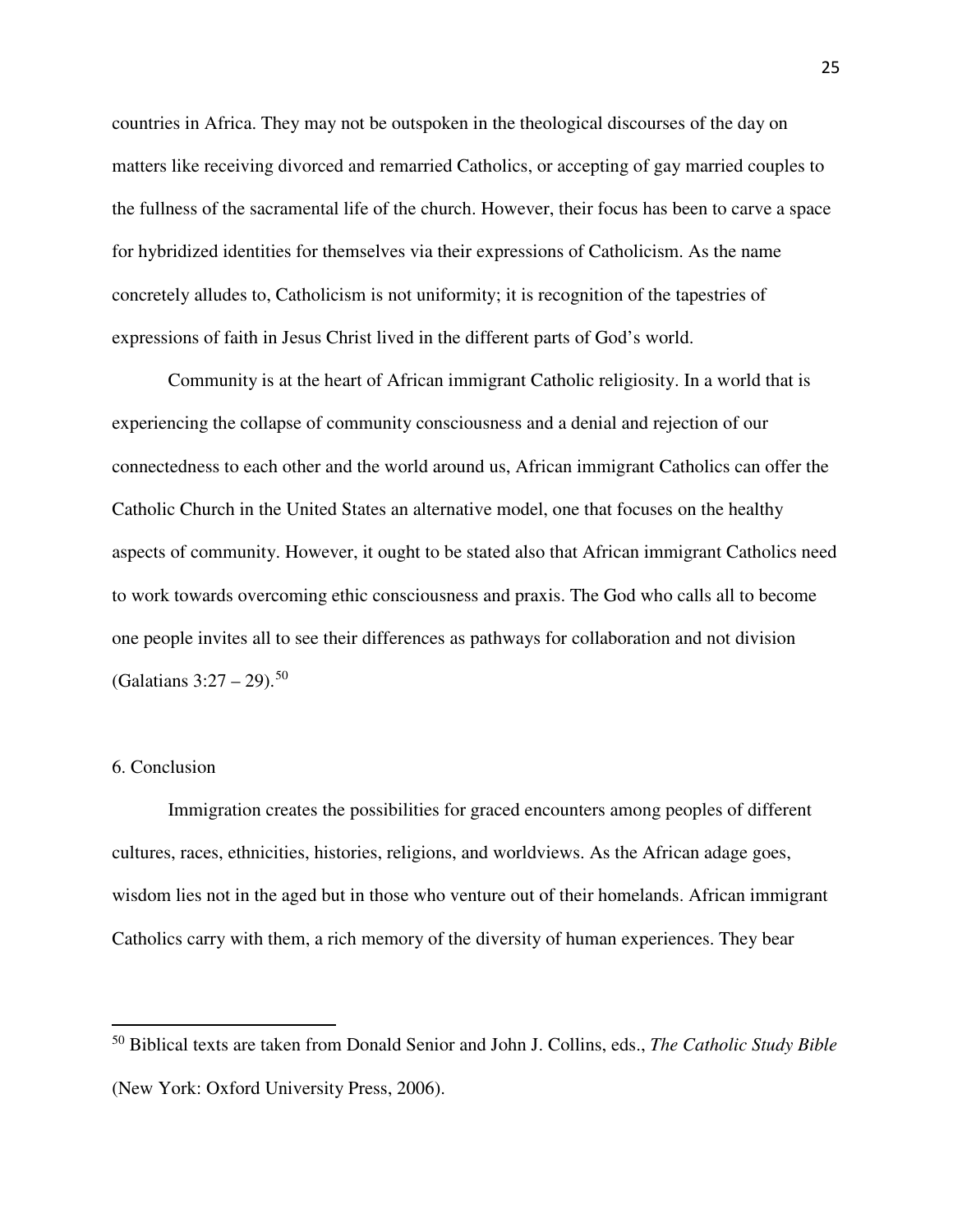witness to the Pentecost event, the very source of the church's foundation – the meeting of peoples and cultures.<sup>[51](#page-26-0)</sup>

Successes attributed to African Immigrant Catholics in the United States are not possible without acknowledging the generosity of the host communities. The generosity of American Catholics expressed by their opening of their parish doors to welcome African immigrant Catholics to their churches should never be forgotten. It points to a prophetic statement for African migrants to emulate. On the other hand, the vibrant expressions of African Catholicism by African migrant Catholics can serve as an example for the host communities as a pathway for the revitalization of Catholicism in a society that is fast becoming secularized. Every encounter between members of two churches is a missionary encounter. Today, Africa has become a missionary church to many parts of the world both in the formal sense of sending trained missionaries and in the informal sense of migration of peoples. African immigrant Catholics should make a conscious effort to always be aware of their own cultural and faith habits while maintaining an open mind towards the religious other whom they are encountering in their new home. Though many may describe them as aliens who have nothing to offer to their new homes, I beg to differ. Appropriating the insights of Maria Lugones such encounters should be grounded in a "playful attitude." For Lugones, "the playful attitude involves openness to surprise, openness to being a fool, openness to self-construction or reconstruction and to construction or reconstruction of the "worlds" we inhabit playfully, and thus openness to risk the ground that

<span id="page-26-0"></span><sup>51</sup> Pontifical Council for the Pastoral Care of Migrants and Itinerant People, *People on the Move*, August 2006,

http://www.vatican.va/roman\_curia/pontifical\_councils/migrants/pom2006\_101/rc\_pc\_migrants pom101\_the-challenge-migr.html#II.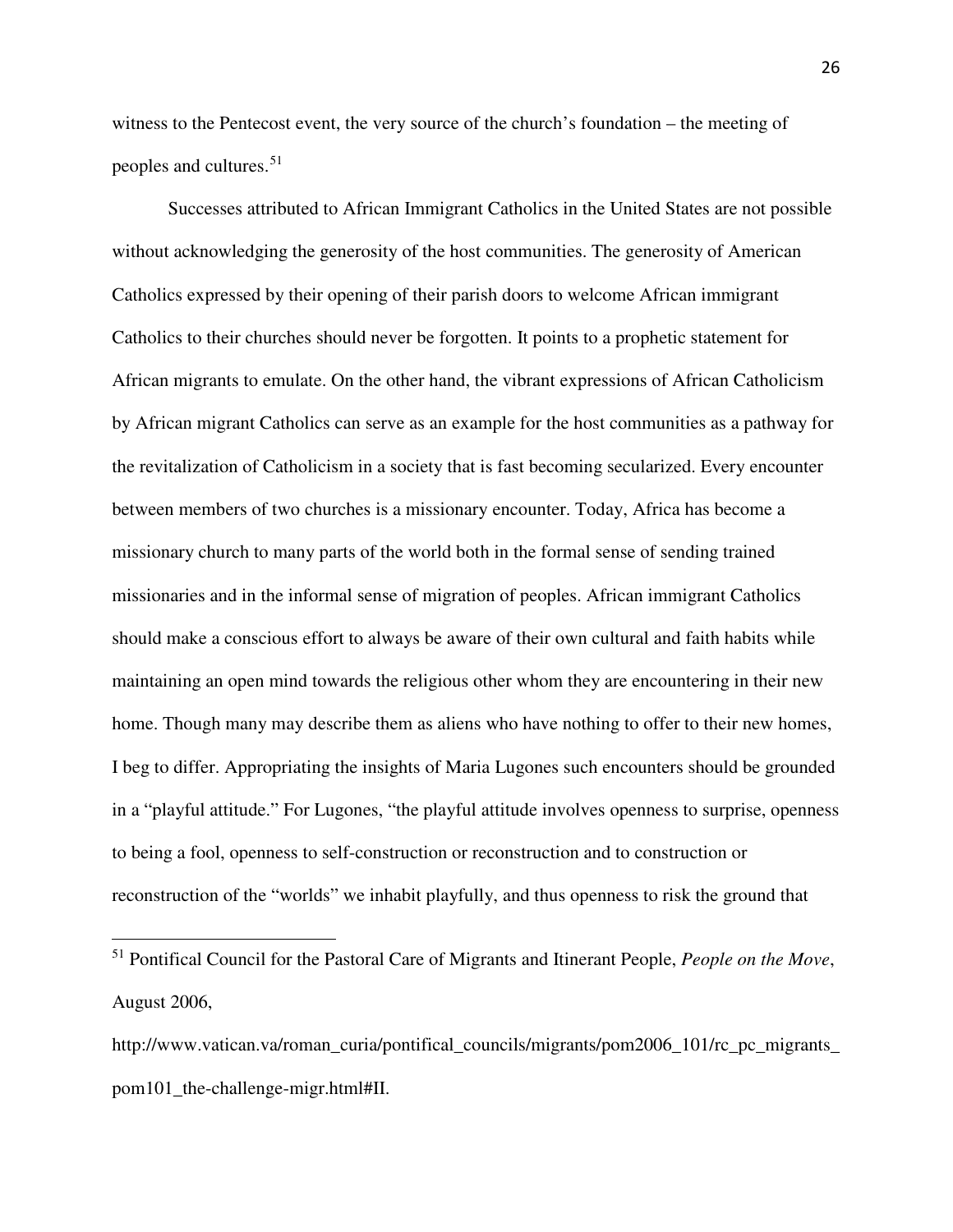constructs us as oppressors or as oppressed or as collaborating or colluding with oppression."[52](#page-27-0) In their playful attitude in their new home, African immigrant Catholics in the United States should yield the advice given by Lara Trout who argues that "habits are body-minded patterns of behavior by which human organisms intelligently interact with their physical, social, and internal environments."<sup>[53](#page-27-1)</sup> By consciously critiquing their African cultural, social, and religious habits as well as those of the host communities in the United States, African migrant Catholics can help birth-forth a new form of Catholicism that addresses the signs of the times in ways that inclusivity, openness, dialogue, and love of God and humans are fully embraced as markers of the church for the third millennia.

<span id="page-27-0"></span><sup>52</sup> Maria Lugones, *Pilgrimages/Peregrinajes: Theorizing Coalition Against Multiple Oppressions*

<sup>(</sup>Lanham, Maryland: Rowman & Littlefield Publishers, 2003), 96.

<span id="page-27-1"></span><sup>53</sup> Lara Trout, *The Politics of Survival. Peirce, Affectivity, and Social Criticism* (New York:

Fordham University Press, 2010), 27.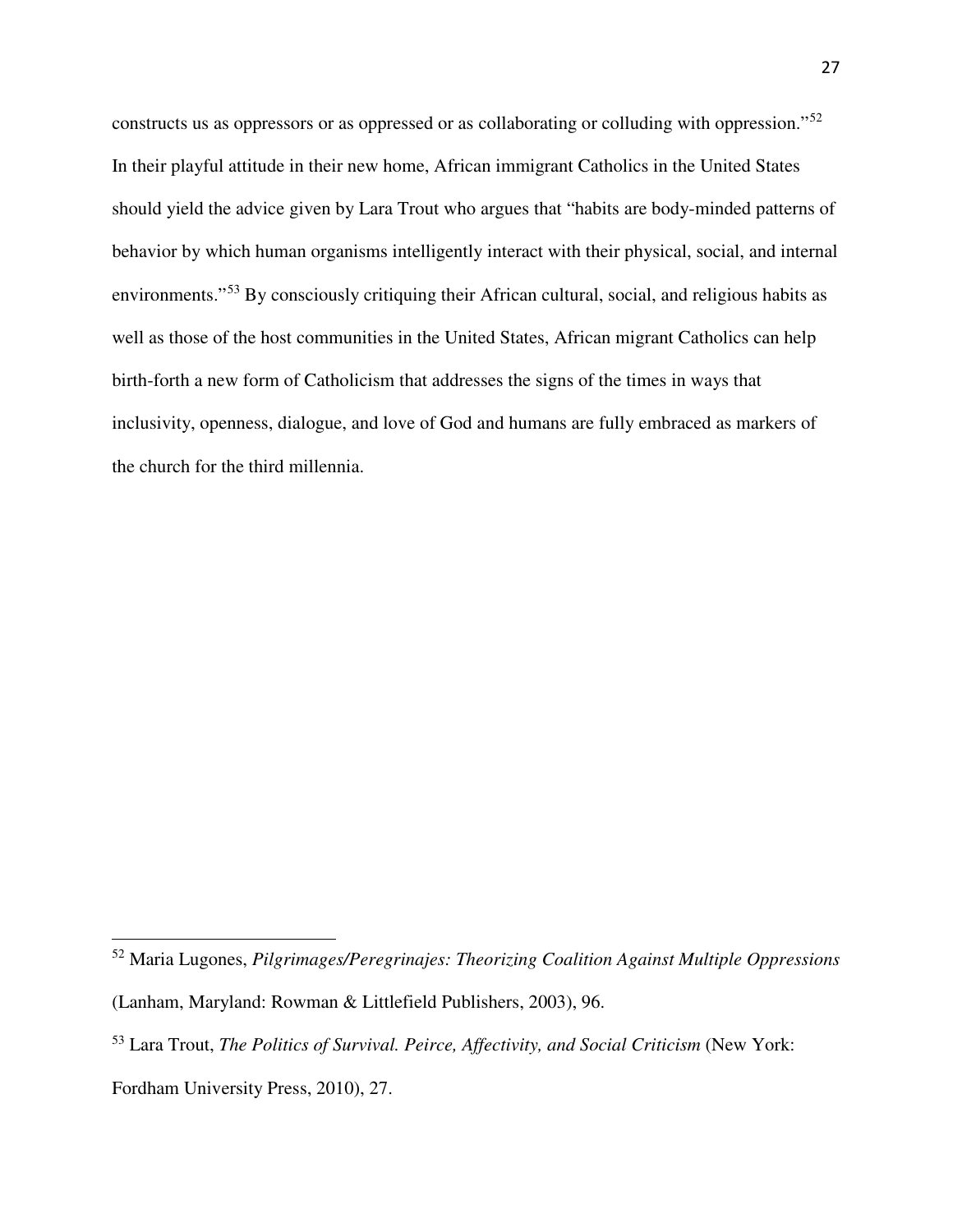#### Works Cited

Achebe, Chinua. *Things Fall Apart*. London: William Heinemann Ltd., 1958.

- Adichie, Chimamanda Ngozi. *Purple Hibiscus*. Chapel Hill, North Carolina: Algonquin Books, 2003.
- Adogame, Afe. *The African Christian Diaspora: New Currents and Emerging Trends in World Christianity*. London/New York: Bloomsbury, 2013.
- African Conference of Catholic Clergy and Religious in the United States. "Mission Statement." http://www.acccrus.org/index.php/about-acccrus/mission-statement.
- Aihiokhai, SimonMary. "An African Ethic of Hospitality for the Global Church: A Response to The Culture of Exploitation and Violence in Africa." *Filosofia Theoretica. African Journal of Philosophy, Culture, and Religions* 6, no. 2 (2017): 20 – 41.
- ———. "Embracing the Pragmatic in African Indigenous Religions: New Perspective for Interfaith Dialogue." In *Christianity and Culture Collision: Particularities and Trends from a Global South,* edited by Cyril Orji and Joseph Ogbonnaya, 151 – 163. Cambridge, United Kingdom: Cambridge Scholars Publishing, 2016.
- Allen, John L. "Why an 'African moment' is unfolding in Catholicism." Crux. March 21, 2017. https://cruxnow.com/analysis/2017/03/21/african-moment-unfolding-catholicism/.
- Archdiocese of Portland in Oregon. "Auxiliary Bishop L. Smith." http://www.archdpdx.org/auxiliary-bishop-peter-l-smith.
- Bujo, Bénézet. *Foundations of An African Ethic. Beyond the Universal Claims of Western Morality*. *Translated by Brian McNeil*. New York: The Crossroad Publishing Company, 2001.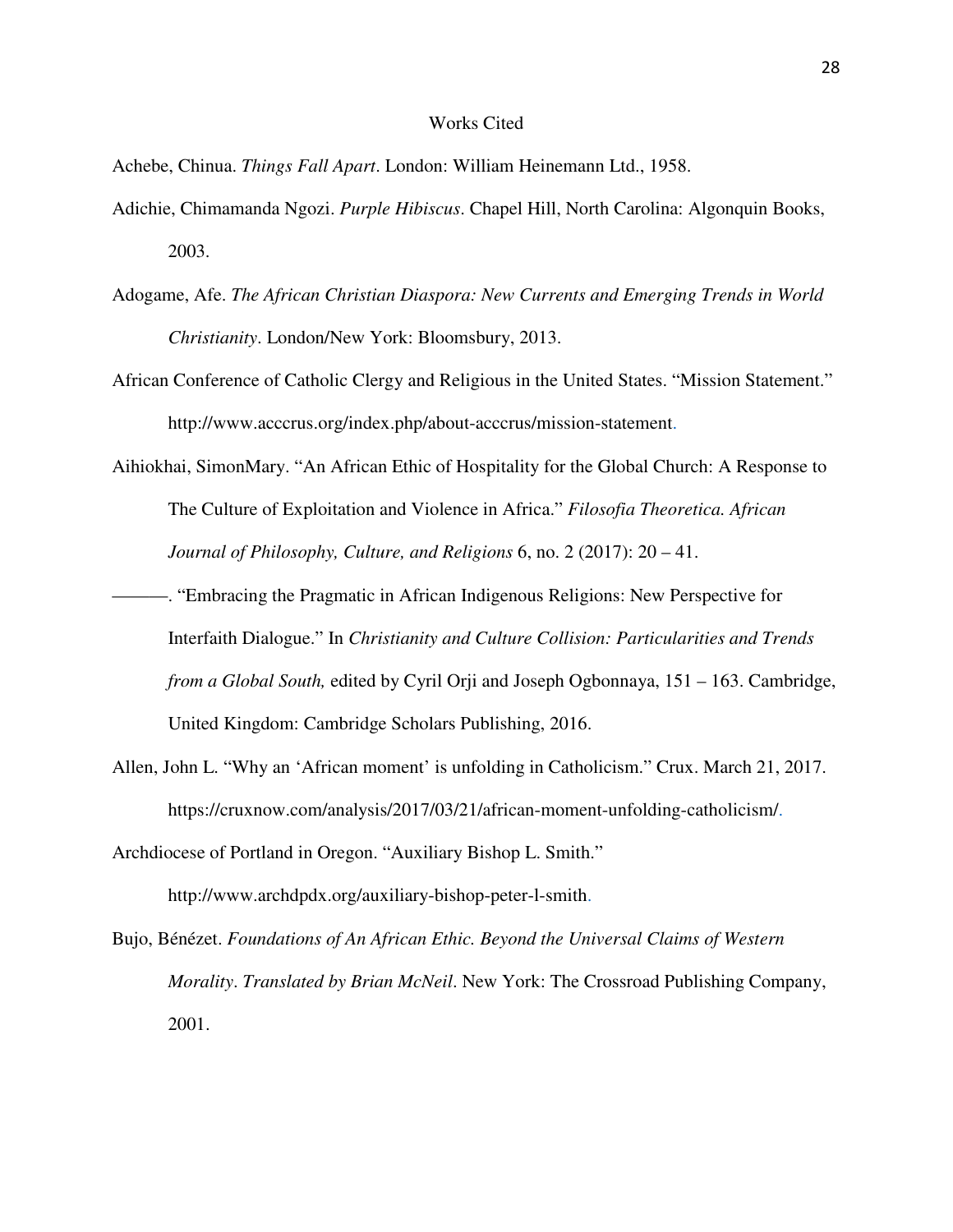*———. The Ethical Dimension of Community: The African Model and The Dialogue between North and South*. Nairobi, Kenya: Paulines Publications Africa, 1997.

Bulawayo, NoViolet. *We Need New Names*. New York: Little, Brown and Company, 2013.

- Busby, Margaret. "We Need New Names by Noviolet Bulawayo." Independent. June 7, 2013. https://www.independent.co.uk/arts-entertainment/books/reviews/we-need-new-namesby-noviolet-bulawayo-8647510.html.
- Éla, Jean-Marc. *African Cry*. Translated by Robert J. Barr. Eugene, Oregon: Wipf and Stock Publishers, 2005.
- ———. *My Faith as An African.* Translated by John Pairman Brown and Susan Perry. Eugene, Oregon: Wipf and Stock Publishers, 2009.
- Fanon, Franz. *The Wretched of the Earth.* Translated by Richard Philcox. New York: Grove Press, 2004.

Gappah, Petina. *An Elegy for Easterly*. New York: Farrar, Straus and Giroux, 2009.

- Gautier, Mary, et al. *Bridging the Gap: International Priests Ministering in the United States*. Huntington, Indiana: Our Sunday Visitor, 2014.
- Harmon, Catherine. "Cardinals Kasper and Dolan and the African bishops UPDATED." The Catholic World Report, October 15, 2014.

https://www.catholicworldreport.com/2014/10/15/cardinals-kasper-and-dolan-and-theafrican-bishops-updated/.

Hinga, Teresia Mbari. *African, Christian, Feminist: The Enduring Search for What Matters*. Maryknoll, New York: Orbis Books, 2017.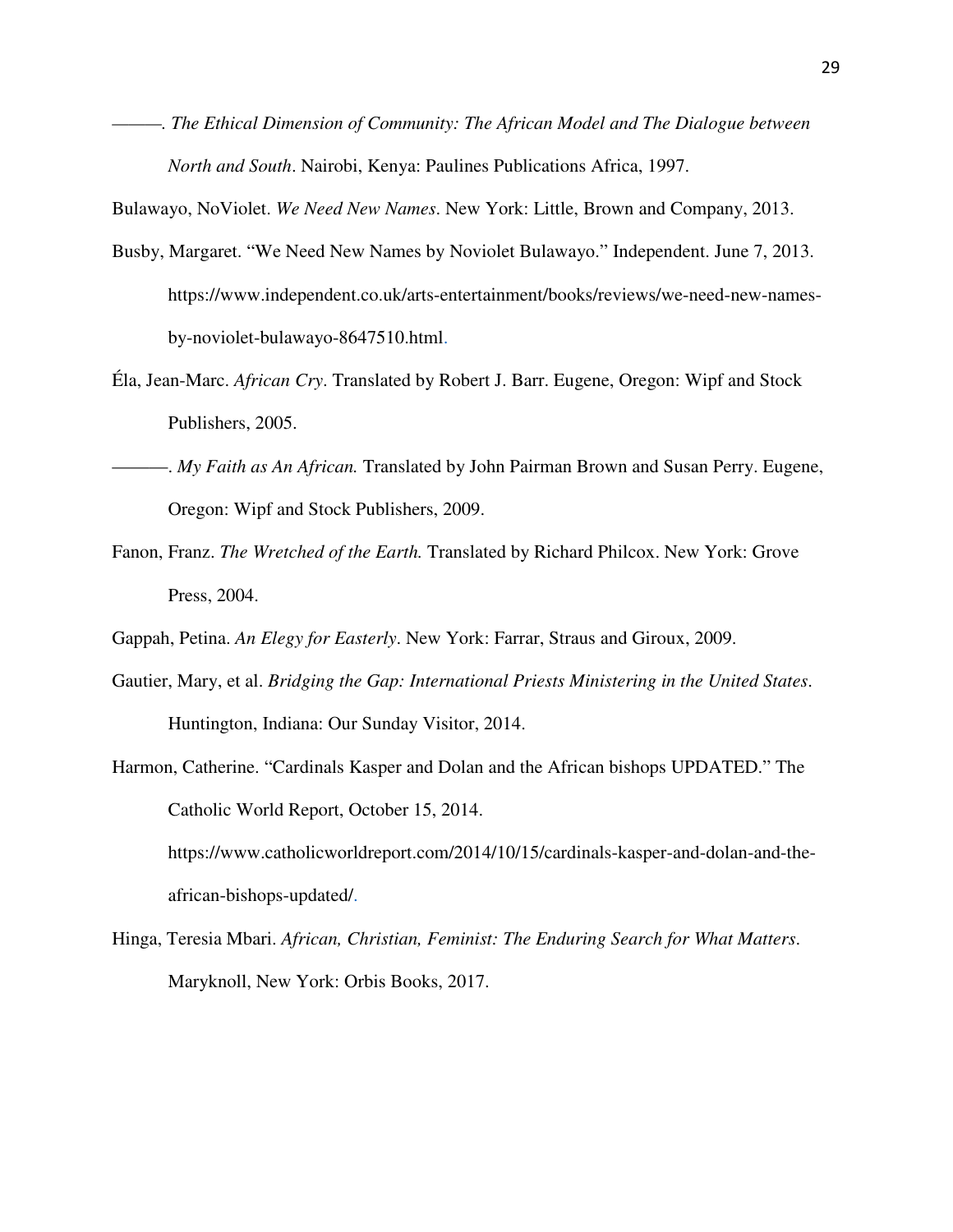- Hoge Dean R., and Aniedi Okure, *African and Caribbean Catholics Living in the United States. A Study Conducted for the Pastoral Care of Migrants, Refugees, and Travelers (PCMRT)*. Washington, D.C.: United States Conference of Catholic Bishops, 2008.
- ———. *International Priests in America. Challenges and Opportunities*. Collegeville, Minnesota: Liturgical Press, 2006.
- Lugones, Maria. *Pilgrimages/Peregrinajes: Theorizing Coalition Against Multiple Oppressions*. Lanham, Maryland: Rowman & Littlefield Publishers, 2003.
- Magesa, Laurenti. *What is not Sacred?: African Spirituality*. Maryknoll, New York: Orbis Books, 2013.
- McElwee, Joshua J. "African Theologians, Bishops Cry Out for More Expansive Synod Discussions." National Catholic Reporter, August 11, 2015. https://www.ncronline.org/news/world/african-theologians-bishops-cry-out-moreexpansive-synod-discussions.
- Oduyoye, Mercy Amba. *Daughters of Anowa: African Women and Patriarchy*. Maryknoll, New York: Orbis Books, 1995.
- Okereke, Joanna. "History of the African Conference of Catholic Clergy and Religious in the United States." African Conference of Catholic Clergy and Religious in the United States. Accessed May 21, 2018. http://www.acccrus.org/index.php/about-acccrus/history.

Okpalaoka, Chinwe L., and Cynthia B. Dillard, "(Im)migrations, Relations, and Identities of African Peoples: Toward an Endarkened Transnational Feminist Praxis in Education." *Journal of Educational Foundations* 26 (Winter – Spring, 2012): 121 – 142.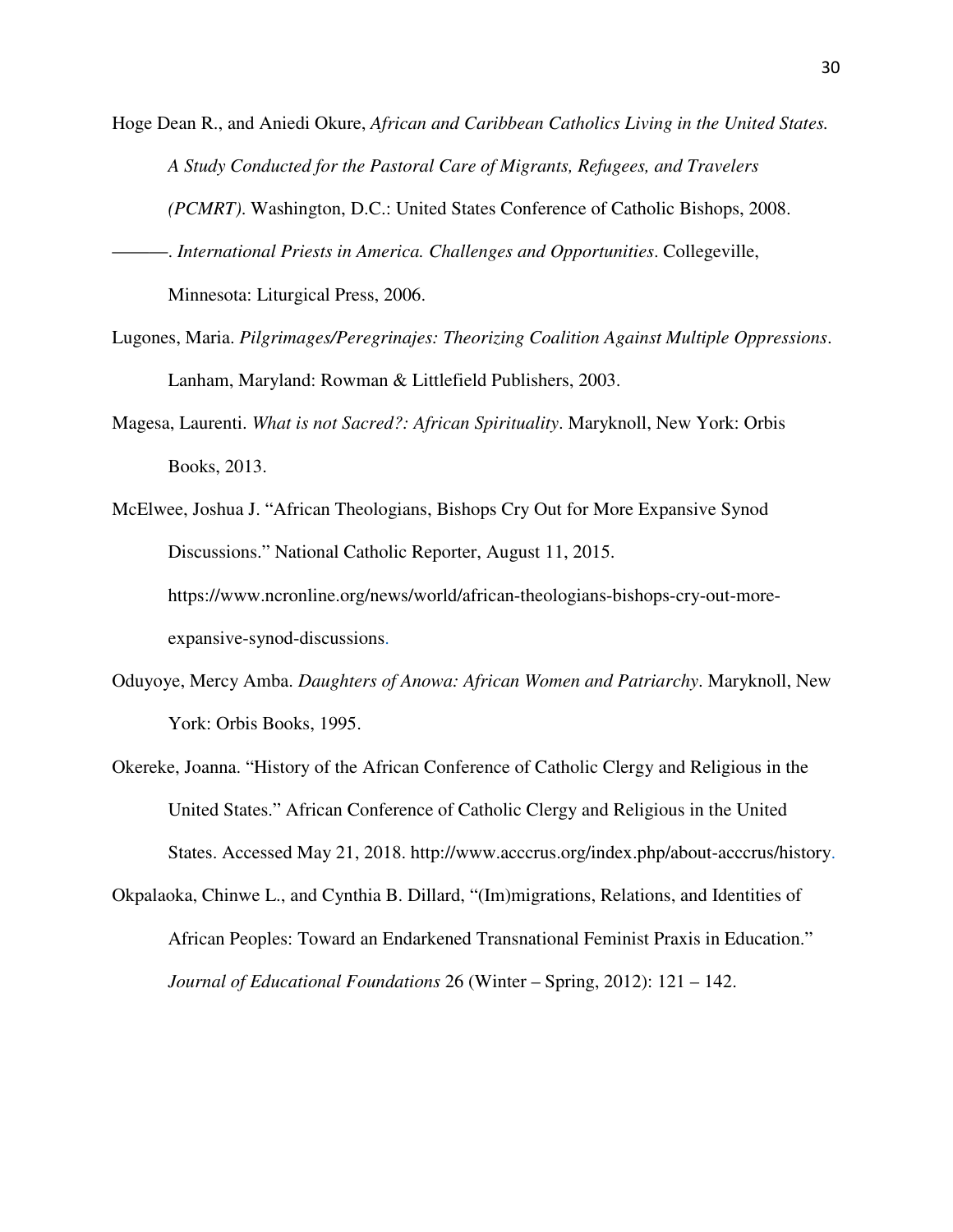- Okure, Aniedi. "The African-Born & The Church Family in the United States." March 26, 2011. http://www.usccb.org/issues-and-action/cultural-diversity/pastoral-care-of-migrantsrefugees-and-travelers/resources/upload/COLLOQUIUM-2012final.pdf.
- Pontifical Council for the Pastoral Care of Migrants and Itinerant People. *People on the Move*. August 2006.

http://www.vatican.va/roman\_curia/pontifical\_councils/migrants/pom2006\_101/rc\_pc\_m igrants\_pom101\_the-challenge-migr.html#II.

Presutti, Carolyn. "US Catholic Churches Recruit African Priests." VOA. November 23, 2015. https://www.voanews.com/a/us-catholic-church-recruit-african-priest/3071204.html.

Reader, John. *Africa: A Biography of the Continent*. New York: Vintage Books, 1997.

- Schmitz, Matthew. "Don't Listen to the Africans, Says Catholic Cardinal." First Things. October 15, 2014. https://www.firstthings.com/blogs/firstthoughts/2014/10/dont-listen-to-theafricans-says-catholic-cardinal.
- Senior Donald and John J. Collins, (eds.). *The Catholic Study Bible*. New York: Oxford University Press, 2006.
- Trout, Lara. *The Politics of Survival. Peirce, Affectivity, and Social Criticism*. New York: Fordham University Press, 2010.
- United States Conference of Catholic Bishops. "African American Bishops." Accessed May 25, 2018. http://www.usccb.org/issues-and-action/cultural-diversity/africanamerican/resources/african-american-bishops.cfm.
- ———. "Ethnic Ministries." Committee on Cultural Diversity. Accessed May 20, 2018. http://www.usccb.org/issues-and-action/cultural-diversity/pastoral-care-of-migrantsrefugees-and-travelers/ethnic-ministries/index.cfm.